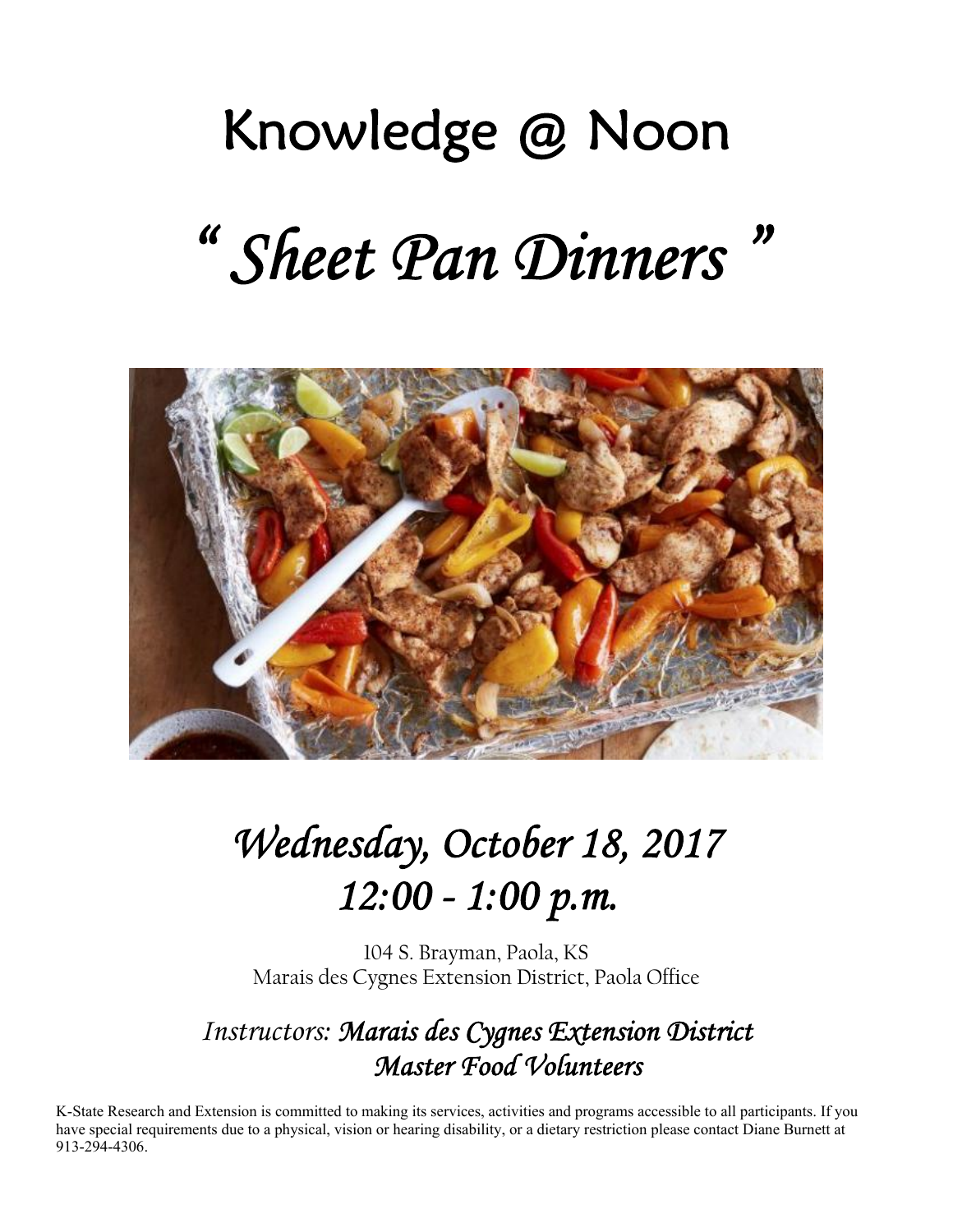#### **How to Build an Entire Meal on a Humble Sheet Pan** (& Celebrate Your Smarts)

by Sarah Waldman • September 22, 2016 •

Move over Dutch ovens, skillets, and crock pots: There's a new kid in town. Sheet pans, too, lend themselves perfectly to one pot (or in this case, one pan) meals—the heroes of weeknight dinners. Quick, delicious, and easy (in planning, preparing, and clean-up) sheet pan dinners can be built a million ways and are completely customizable to your family's favorites. Whether you are searching for a way to cook an unusual CSA vegetable, prepare fish for a crowd, or assemble a meal ahead of time, sheet pan dinners are your answer. And once you start crafting your own combinations of protein, vegetable, herbs, and sauce, you will be hooked on this foolproof technique. Here, I'll share 12 tips for getting started, some basic time and temperature guidelines to abide by, and a few time-saving ideas.

#### **Tips for building sheet pan dinners:**

1. Select a group of vegetables that cook at the same rate (like sweet potatoes and beets, or mushrooms and asparagus) to avoid overcooking one element or undercooking another.

2. Think seasonally. Almost any vegetable, however strange from your CSA, can be worked into a sheet pan meal.

3. If you do want to mix a quick-cooking vegetable with a more sturdy variety (think cherry tomatoes with fingerling potatoes), toss the more delicate one in for the last few minutes of baking.

4. When in doubt, add a sauce to the finished dish. As most sheet pan meals are a basic mix of meat and vegetables, a simple sauce adds welcomed flavor and texture. Pestos, yogurt-based sauces, salsas, chutneys, and mustard spreads can all be prepared ahead of time or in a matter of minutes just before serving.

5. Line the sheet pan with foil or parchment paper to make cleanup a breeze.

6. To add a fresh, raw crunch, sprinkle tender greens like baby arugula, spinach, pea shoots, or sprouts over the top of baked sheet pan meals before serving. Toasted nuts like almonds, pine nuts, and cashews also work.

7. To crisp up chicken skin, sausage casings, and fish skin, turn on the broiler for the final few minutes of cooking.

8. Marinades and spice rubs are always a welcomed addition to chicken, fish, tofu, and pork. When you have a few extra minutes, marinate the chicken in the fridge or rub salmon fillets with a spice mixture and chill until dinnertime. Most protein is best marinated for at least an hour and as long as overnight. Look to the ingredients of your meal to steer the marinade or rub flavorings.

9. Not every part of dinner has to be cooked on the sheet pan. Maybe you roast up a tray of fajita fillings to serve with tortillas or you bake chicken thighs and squash to be served over creamy polenta.

10. Sheet pan dinners are not just for meat eaters. Sliced tofu or tempeh, a variety of beans, whole sweet potatoes (surround them with sliced vegetables or beans, then use those to stuff the potatoes later), and orchard fruit for ice cream sundaes can all be prepared using this basic method.

11. Fear fish no more. Sheet pan meals take the intimidation out of preparing fish at home, especially for a crowd. Both individual fillets and large sharing sized portions cook up perfectly on a baking sheet.

12. Don't be shy: Toss in herbs or sliced citrus; drizzle over some vinegar; add a splash of dry white wine. Experiment with anything that appeals to you.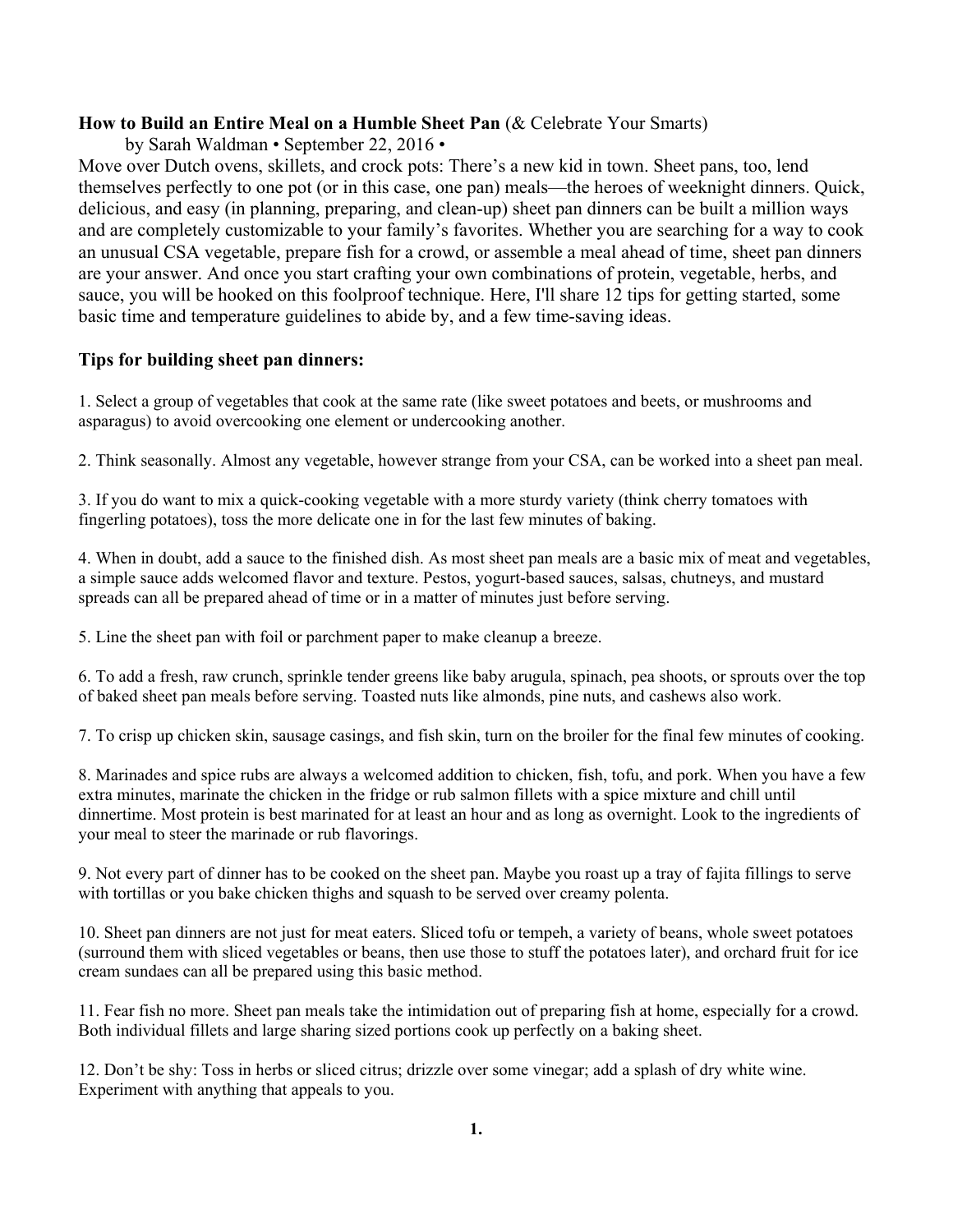#### **Basic guidelines for time and temperature**:

This list outlines some complementary ingredients pairings based on cooking time and oven temperature. You'll also want the vegetables you're cooking together to be more-or-less the same size to promote even cooking.

400° F for 20 to 30 minutes

· Veg: cabbage, carrots, turnips, radicchio, apples

· Protein: pork chops

400° F for 35 to 40 minutes

- · Veg: bell peppers, onions, sweet potatoes,
- · Protein: sausages (pork, chicken, lamb)

425° F for 15 minutes

· Veg: bok choy, green beans, scallions, mushrooms, greens, tomatoes, zucchini, leeks, asparagus, lemon rounds

· Protein: fish (salmon fillets, large white fish fillet)

425° F for 20 to 30 minutes

· Veg: green beans, eggplant, bell peppers, scallions

· Protein: tofu

425° F for 35 to 45 minutes

· Veg: potatoes, fennel, squash, beets, brussels sprouts, onions, broccoli, cauliflower, eggplant, orange rounds

· Protein: chicken pieces (bone in)

#### **How to save time and get ahead:**

Sheet pan dinners can easily be partially or fully assembled before mealtime, eliminating the dinner rush.

· Over the weekend, wash, peel, and chop the vegetables so they are waiting for you.

· The night before, make a sauce to accompany the finished dish and store it in the fridge.

· Marinade or spice rub your protein of choice in the morning, then put it in the fridge until dinnertime.

· For especially busy nights, assemble the entire sheet pan meal, wrap, and chill in the fridge ready to slide into a hot oven.

#### **5 Smart Tips to Make Sheet Pan Dinners Even Easier**

Sheet pan meals are not just a passing trend to be eclipsed by the slow- and pressure-cooked. No, **we would all be wise to wrangle our sheet pans**—because if you don't have a crew of flashy, new appliances in the wings, it's still likely that you'll have an oven and a sheet pan or two (even in the sparest vacation rental). Pelzel's book features 100 vegetarian recipes to make on sheet pans—from caramelized onion dip to roasted tomato gazpacho, mushroom risotto (yes, in the oven) to broccoli vodka pizza, chocolate chip cookie cake to pumpkin pie squares to vegan biscuits made with silken tofu (!!!)—along with **countless tips for making the most of your sheet pan. Here are (just) five of our favorite**: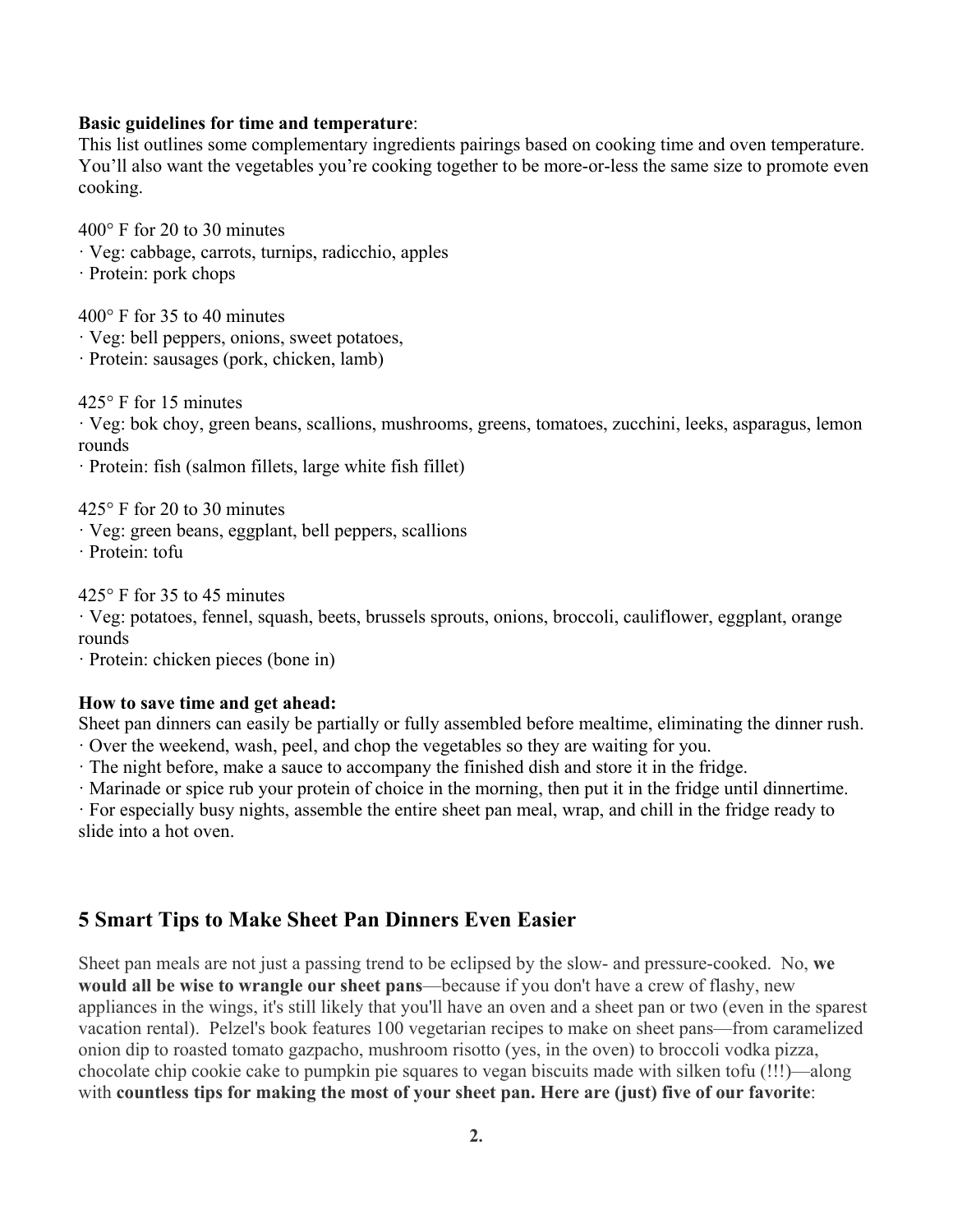1. For the crispiest roasted vegetables, let your pan heat up along with your oven.

To speed up the cook-time, and ensure that your vegetables get a good sear right off the bat, stick your baking sheet in the oven as the oven preheats. By the time you're ready to add the vegetables, the pan will be sizzling-hot, as if you were adding them to a hot skillet. "Not only does this jump-start the cooking process and decrease the total roasting time," explains Pelzel, "**but it also assures you'll get caramelized crispy edges and even charred bits, if that's your thing**."

2. You can bake a whole lot of different grains—not just rice!

Maybe you're familiar with rice baked in a casserole dish or oven-proof pot, but you can cook all sorts of grains (and pseudo-grains—we see you, quinoa) on a sheet pan in the oven. It's a little more cumbersome than using a pot on the stove (you'll have to add hot water to a sheet pan, then cover the pan with a makeshift aluminum foil "lid"), but it's a game-changing method for when the stovetop is full. And since the grains are all on one layer of the pan, they'll cook more evenly, which makes this method both reliable and forgiving. To reduce clumping, toss the grains with a teaspoon or two of oil before putting them on the pan.

3. If you're using one sheet pan for multiple steps of a recipe, don't clean it in between. When you cook grains on the pan you've just used to roast vegetables or make stew, all of those caramelized bits (or leftover sauce) will make your rice or couscous all the more delicious.

4. With a bit of craftiness, you can recreate the smoky flavors of the grill in your oven. One disadvantage of sheet pan cooking? You won't achieve the same smokiness that comes from charring food on a

charcoal grill. To compensate, Pelzel turns to ingredients like smoked paprika, smoked sea salt, and smoked soy sauce, along with the smoky black tea Lapsang Souchong (which is also the secret source of smoke in Tyler Kord's Vegetarian Bacon Mayo). You can use the brewed tea in a marinade or crush the leaves, along with other herbs and spices, into a dry rub for tofu, eggplant, or beets. To truly take advantage of your sheet pan, lay your vegetables on a wire rack positioned in the sheet pan.

**Pour brewed Lapsang Souchong tea onto the sheet pan below, then cover the whole set-up with foil and roast in a hot oven—you've just created a miniature smokehouse**. (If you have wood chips, soak them, tuck them in a flat aluminum foil packet, poke a few holes, then set this bundle on a sheet pan below a wire rack loaded with vegetables.)

**5.** Consider vegetable juice and vegetable purée in place of stock or cream.

 First, you can **replace some of the vegetable stock or cooking liquid in a recipe with fresh vegetable** *juice*. "Fresh vegetable juices making incredible cooking liquids" for rice or polenta and "are often much purer and tastier than purchased vegetable broth," especially when they're blended with fresh herbs like basil and cilantro. To make your life simpler, Pelzel suggests buying the juice from the grocery store, juice bar, or smoothie shop. Another tactic for elbowing vegetables into dinner? **Try replacing half of the amount of cream or whole milk in a dairy-rich recipe with puréed carrots, squash, or cauliflower**.

#### **5 Rules for the Best Sheet Pan Dinners** *By* Vanessa Greaves

Why should something as simple as sheet pan dinners have rules? Because you want to end up with all the ingredients cooked just the way you want them. Besides, they're pretty easy rules. But they do make all the difference. The genius behind this oven-baked spin on one-pot-cooking is that it's supposed to make for simple prep, cook, and clean-up. And all that's true — as long as you keep these basic tips in mind: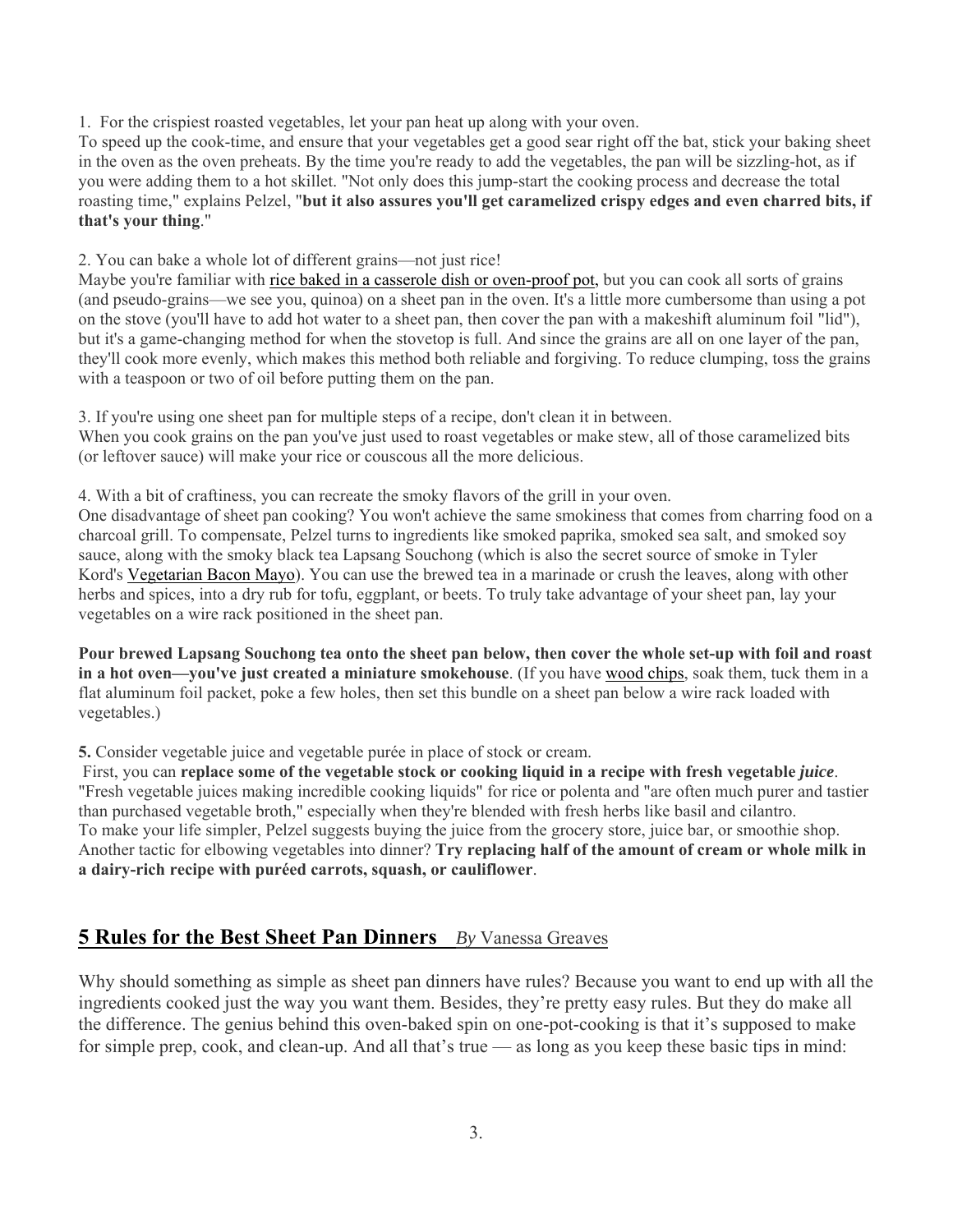#### 1. **Use the Right Kind of Pan**

The right baking sheet to use for sheet pan dinners is called a half-sheet pan. It's made of heavy-gauge metal, measures 18 by 13 inches, and has a 1-inch rim all the way around. It's sturdy enough to take high oven heat–and sometimes broiler heat. The size allows for ingredients to be spread out so you don't crowd the pan. (Crowded pans make for mushy meals because the ingredients steam instead of roast.) And the rim is low enough for heat to move across the ingredients to give them a crisp, brown, caramelized finish. Jellyroll pans may look the same, but they're generally smaller and flimsier than half-sheet pans. The good news is half-sheet pans are not expensive and they're the kind of multi-taskers that you'll use again and again for a whole lot more than sheet pan dinners.

#### **2. Line the Pan for Easy Clean-Up**

You'll see lots of blog photos of sheet pan dinners where the pan is all crusty with baked-on bits. But let's get real. You're not interested in scrubbing pans. The solution? Line the pan with heavy-duty foil or parchment paper (not waxed paper). You might have to do a little light washing later, but a well-lined pan cleans up in a jiffy.

#### **3. Give Dense or Whole Vegetables a Head Start**

Vegetables like potatoes and carrots take much longer to cook than softer vegetables like green beans, asparagus, and tomatoes. Depending on what else you're adding to the pan, you should roast the denser vegetables for 30 minutes or more before adding the other vegetables to the pan. In a recipe for chicken and potatoes, small whole potatoes cook along with bone-in chicken leg quarters for 45 minutes, then the green beans are added 15 minutes before the pan comes out of the oven. If you cut the denser vegetables into small pieces, they'll need a shorter head start.

#### **4. Oil Up the Ingredients**

To ensure that vegetables don't dry out while they're cooking, make sure you completely coat them with oil. The best way to do this is by putting them into a large bowl and adding the oil and any other seasonings in your recipe. Then stir with a spoon or with your hands to cover everything thoroughly. A smart move is to do the dense vegetables first, then use what's in the bowl to coat the softer vegetables that will be added to the pan later.

#### **5. Rack 'Em Up**

Let's say you want to bake breaded chicken or fish over vegetables. To keep that crisp coating, use a wire rack to raise the breaded ingredients above the moisture in the pan. Use the same approach when you're roasting a cut of beef or pork so the juices baste the ingredients while the meats gets gloriously browned. Everyone wins.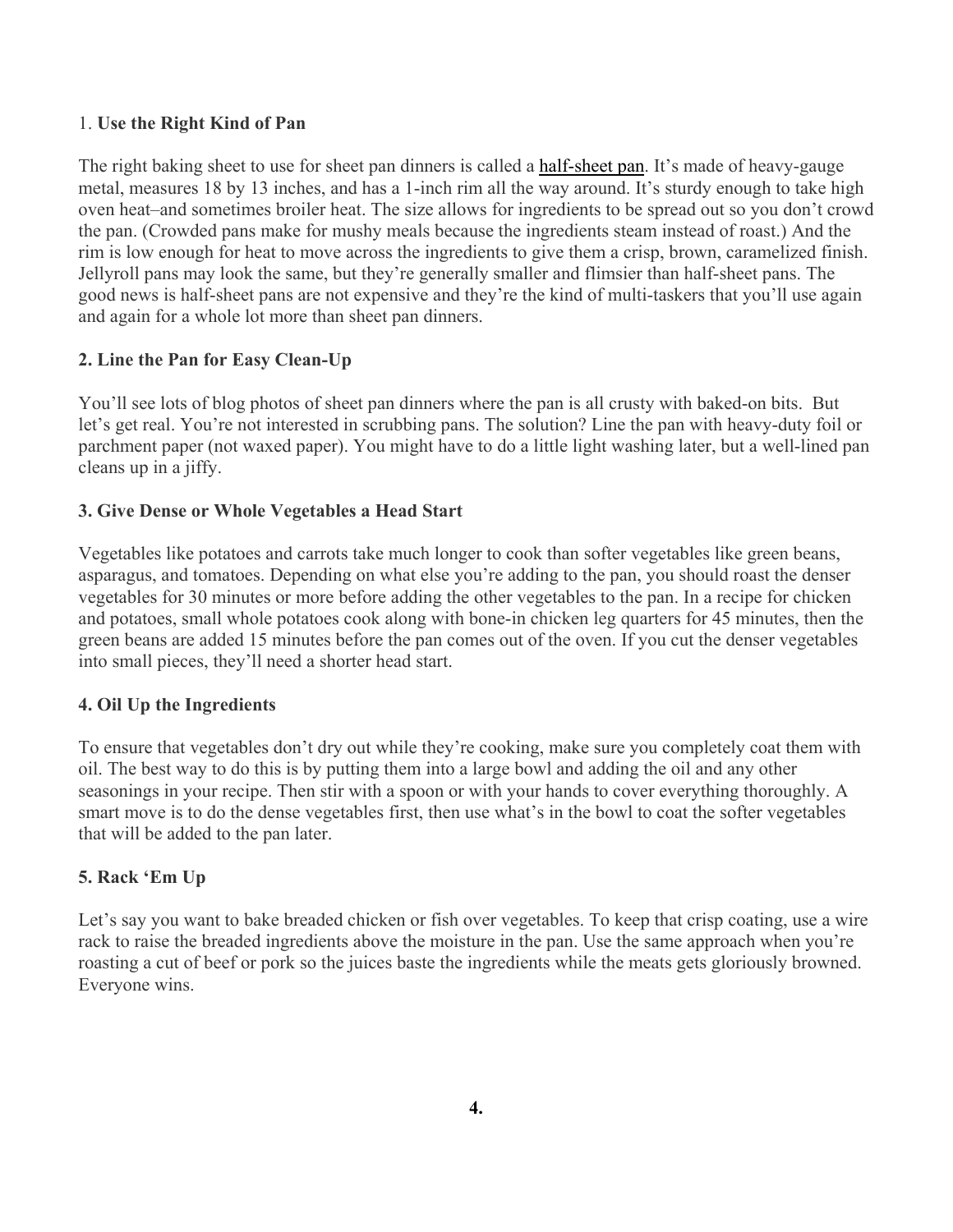#### **What You Need to Know to Make Any Sheet Pan Dinner**

#### *by* **Alexandra Stafford** • January 3, 2017 *•*

 Sheet pans excel at holding lots of food and therefore cooking for a crowd. What's more, their short rim encourages airflow and, in turn, browning, which in the end equates to good, caramelized flavor. They're a win-win. And while books have been written on the subject of sheet pan suppers, and Pinterest (and the web) is a source of endless inspiration, you can make a sheet pan supper however you like armed with just a little knowledge.

#### **Here are few tips to help you on your one-pan-wonder journey: The ingredients:**

 • When considering vegetables, **think about all of your favorite in-season vegetables you'd typically roast**. Depending where you live, this could mean parsnips, carrots, rutabaga, sweet potatoes, potatoes, cauliflower, broccoli, kale, cabbage, Brussels sprouts, bok choy, winter squash, onions, shallots, fennel, zucchini, eggplant, peppers, endive, Romaine, or mushrooms. Is there a vegetable that doesn't roast well?

• **Cut vegetables roughly the same size** to ensure they cook as evenly as possible.

• **Consider including fruit.** Apples, pears, figs, strawberries, peaches, plums, nectarines, and grapes all take well to roasting, too. Simply toss with olive oil and salt (and pepper, if you wish) before adding them to the sheet pan. As they roast, they'll release their juices and soften, offering a welcomed sweet counterpoint to the savory elements. A favorite combination of mine is Brussels sprouts and grapes. Note: Most fruits will cook more quickly than vegetables, so you may need to add them to the sheet pan towards the end of the cooking process. See notes below about timing.

• **Avoid cuts of meat that require braising** such as pork shoulders, beef short ribs, or lamb shanks. Instead, consider bone-in, skin-on chicken legs or breasts (though boneless, skinless work well, too), pork chops, loins or tenderloins, cuts of beef such as flank steak, tenderloin, and sirloin tips, whole fish or filets, and rack of lamb or lamb chops. For vegetarian sources, consider tofu, tempeh, eggs, chickpeas, and beans.

• At a minimum, **toss everything with olive or other oil (grapeseed, coconut, canola), salt, and pepper**, if you like. If you're up for it, make a sauce that includes an acid (citrus or vinegar), some umami (soy sauce, Worcestershire, or fish sauce), and/or something spicy (Sriracha, Tabasco, harissa).

#### **Timing/Strategy:**

**The success of a sheet pan supper lies in the timing**—in staggering the entry and exit of the ingredients. As you know, various ingredients cook at various rates. To avoid overcooked meats and undercooked vegetables, you may have to cook components separately at various points of the process.

In **Sheet Pan Roast Chicken and Cabbage**, for instance, the chicken roasts for 10 minutes before the cabbage wedges enter the pan. When the chicken is done, the cabbage continues roasting while the chicken rests out of the oven.

**Getting the timing right may take some trial and error.** Take notes! Your first sheet pan supper creation may not be perfect but it will more than likely be edible. Next time around make adjustments based on your experience.

**Consider finishing with the broiler.** If, in the end, you find yourself with a sheet pan of fully cooked but not-so-visually appealing elements, pop the pan under the broiler—in just three minutes or so, everything will look beautifully golden and appetizing.

A few final thoughts: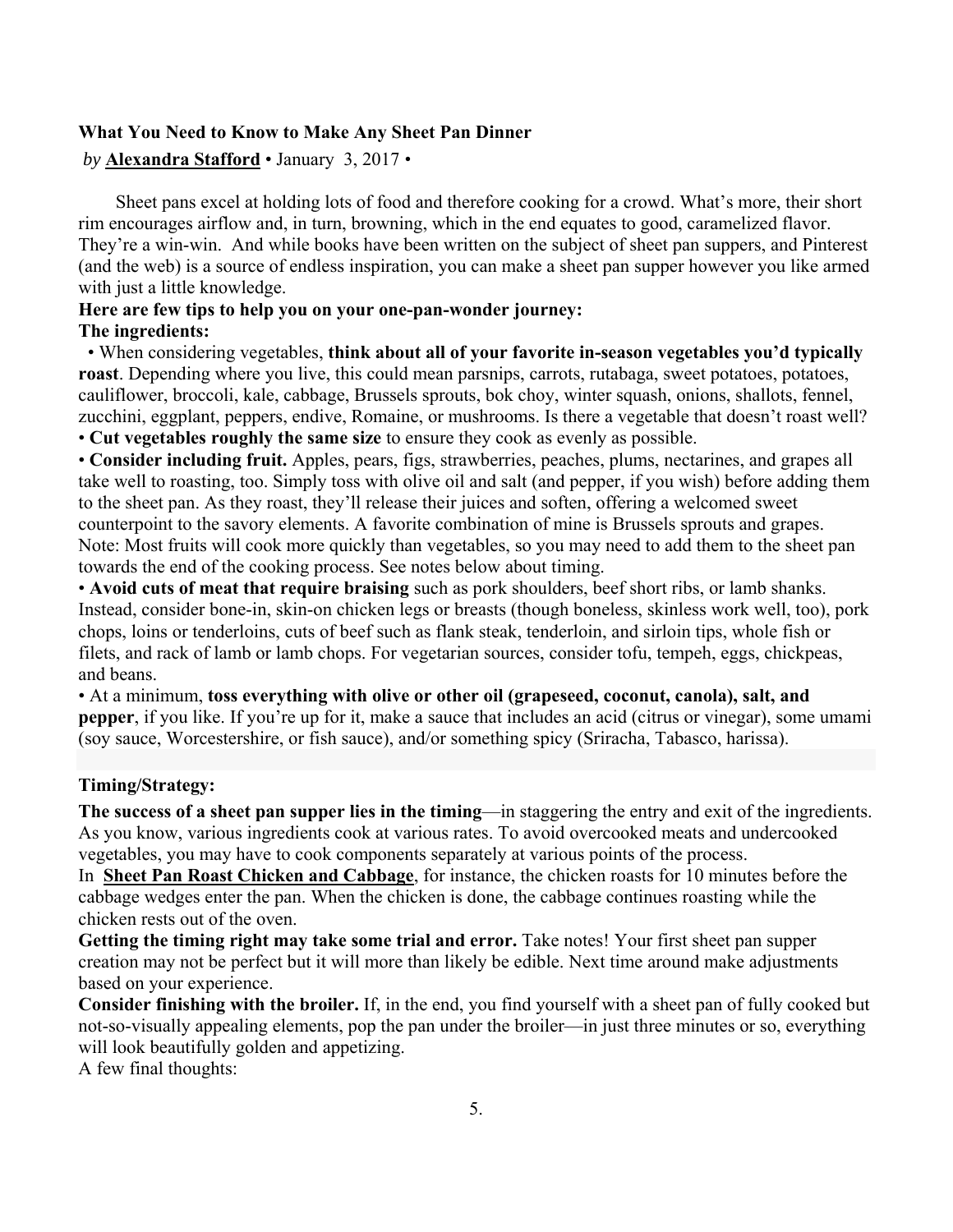If you, like many, consider a complete meal to be one that includes a protein, vegetable, and starch, **strive to hit two of the three categories with your sheet pan concoction**. If you can include a protein and a starch, think about serving some sautéed greens, steamed vegetables, or a simple salad on the side. If you include a vegetable and a starch, think about topping it all with off with some poached or fried or hardboiled eggs or toss it all with some cooked chickpeas or beans. The goal, of course, is to keep things simple, and if you manage to include all three categories on the sheet pan, you've found a real keeper.

**A sheet pan supper can be made under the broiler, too.** Fish filets or thin cuts of steak such as skirt may cook as quickly as 5 to 7 minutes under the broiler. Consider broiling quick-cooking vegetables like asparagus, peppers, and cherry tomatoes (depending on the season) briefly before topping them with the meat and returning the pan to the broiler to finish the cooking.

For sheet pan pizza, I find it works best if you place the sheet pan on a **preheated baking steel or pizza stone**. The blast of heat from below helps create a crisper, sturdier crust. Also, to prevent a sticking catastrophe, line the sheet pan with parchment paper.

**Consider preheating your sheet pan.** A hot sheet pan will give the cooking process a jumpstart and encourage desirable browning.

**Consider making a sauce.** A fresh salsa, a sharp, herby vinaigrette, a gremolata, a balsamic reduction each of these can be thrown together quickly while the contents on the sheet pan roast away, and each will enliven the finished dish.

**Observe your oven and make adjustments accordingly.** Every oven is different. Some run hot, some run slow, some are plagued by hot spots. Adjust times and temperatures as needed.

Nearly as handy as a half sheet pan (the size you likely have at home) is **a quarter sheet pan**. Measuring about 10x13x1 inches, these pans are great for heating nuts or toasting bread or cooking small amounts of anything.

#### **Roasting Vegetables** by Karen Hanson, dietician and certified personal chef

Roasting brings out vegetables natural flavors. Roasted vegetables have browning, caramelization and crisping happening, while steamed ones are just cooked. Concerning nutrition, roasted vegetables retain more nutrients. When roasting veggies, use a small amount of oil and a bit of chicken or beef broth to keep the vegetables moist. Adding a sprinkling of fresh or dried herbs for extra seasoning only enhances flavor without adding calories and fat.

Another great use for roasted vegetables is to mash or puree them and add them as delicious and nutritious fat substitutes in recipes for mashed potatoes, sauces, cream soups and casseroles.

Here are some ways to cook with roasted vegetables:

- 1. Make your pizza a gourmet delight by topping with roasted veggies.
- 2. Use roasted vegetables as all or part of the filing for a sandwich or pita pocket.
- 3. Use roasted vegetables as part of the filling in quesadilla, taco or burrito.

4. Roasted vegetables make a fine main dish if blended with nuts and cheese or grains such as quinoa, barley of farro.

5. Roasted vegetables can serve as a side dish to complement a meat, fish or vegetarian entrée.

6. Roasting vegetables before adding them to soups, stews or salads will intensify the flavors of these dishes and make them even more fabulous.

7. Use roasted vegetables as ingredients for spreads of dips. Try roasted eggplant, onions and garlic.

8. Add them to your favorite cold or hot pasta dishes.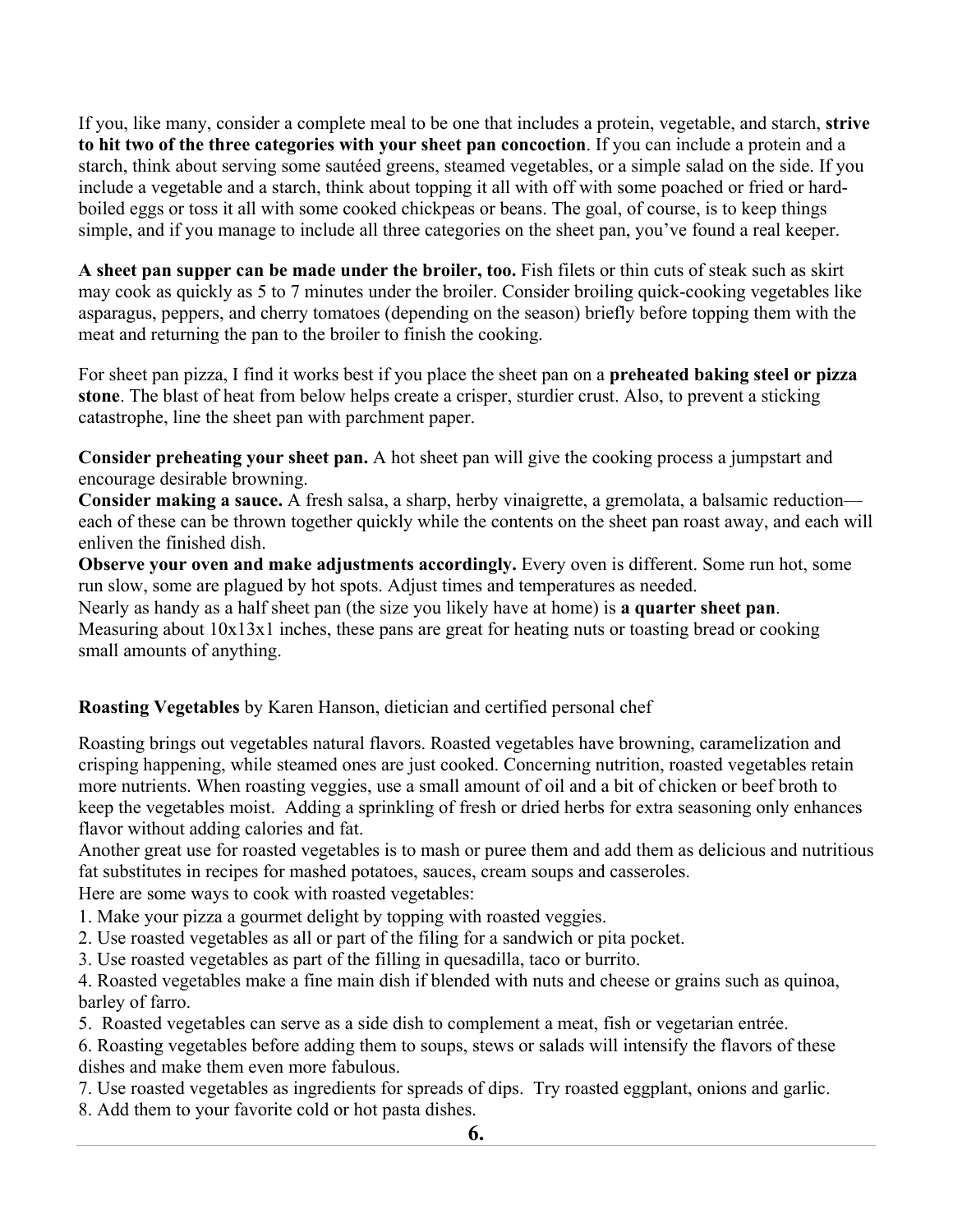#### **Sheet Pan**

A sheet pan, baking tray or baking sheet is a flat, rectangular metal pan used in an oven. It is often used for baking bread rolls, pastries and flat products such as cookies, sheet cakes, swiss rolls and pizzas.

These pans, like all bakeware, can be made of a variety of materials, but are primarily aluminum or stainless steel. The most basic sheet pan is literally a sheet of metal. Common additional features that may be found in sheet pans include a lip on one or more edges to prevent food from sliding off, handles to aid in placing the pan into the oven, and removing it again, or a layer of insulation or air (air bake pan) designed to protect delicate food from burning.

### **Types and sizes**

A sheet pan that has a continuous lip around all four sides may be called a jelly roll pan. A pan that has at least one side flat, so that it is easy to slide the baked product off the end, may be called a cookie sheet.

Professional sheet pans used in commercial kitchens typically are made of aluminum, with a 1 in (2.5 cm) raised lip around the edge, and in the United States come in standard sizes. The full-size sheet pan is 26 by 18 in (66 by 46 cm), which is too large for most home ovens. A two thirds sheet pan (also referred to as a three quarter size sheet pan) is 21 by 15 in (53 by 38 cm). [1][2] A half sheet pan is 18 by 13 in (46 by 33 cm); quarter sheets are 9 by 13 in (23 by 33 cm). The half sheet is approximately the same size as mass-market baking sheets found in supermarkets, and the quarter sheet is a common size for rectangular, single-layer cakes. Other commercial kitchen equipment, such as cooling racks, ovens, and shelving, is made to fit these standard pans.

#### **Common U.S. Baking Tray Dimension Conventions. Values are approximate and vary based on rim size and style.**

| <b>Conventional Size Name</b> | Width (in) | Depth (in) | Height (in)  |
|-------------------------------|------------|------------|--------------|
| Full                          | 26         | 18         | $\mathbf{1}$ |
| Two Thirds/Three Quarters     | 21         | 15         | 1            |
| Half                          | 18         | 13         | 1            |
| Quarter                       | 13         | 9          | 1            |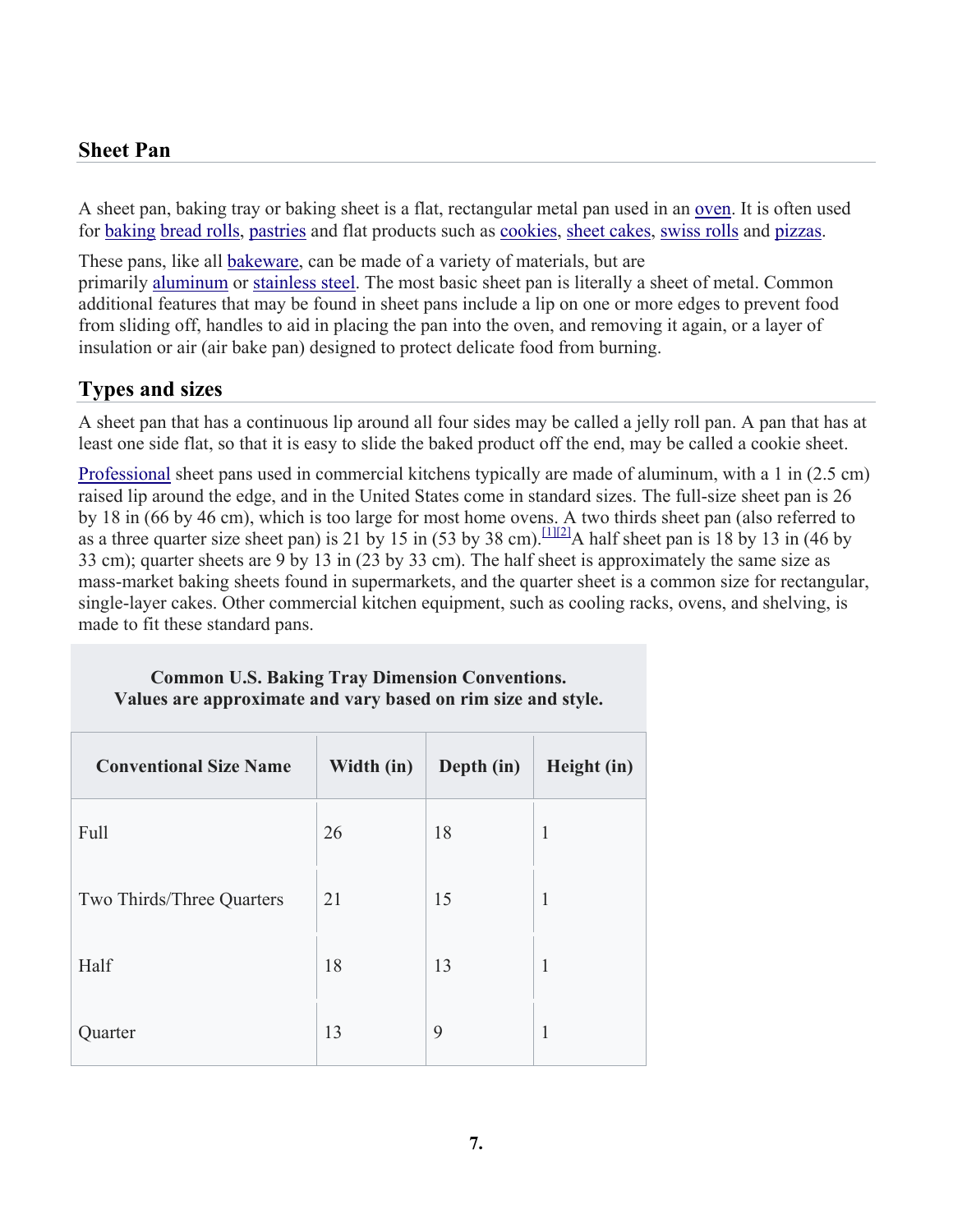#### **Easy Sheet Pan Nachos**

1 Pound Ground Beef Fresh Tomatoes 1 Package Taco Seasoning ½ cup Red Onion  $\frac{1}{2}$  cup Water Fresh Cilantro

Cook ground beef on medium heat until browned. Drain if needed. Return pan to heat and add the taco seasoning and water. Bring to a simmer. In a sheet pan with sides, layer nacho chips, beef mixture, and cheese. Broil on HIGH for a minute or until cheese is melty. Top with the tomatoes, onion, and cilantro before serving!

#### **Sheet Pan Mini Meatloaves with Potatoes & Green Beans (Author** Strawberry Blondie Kitchen) **Prep** 5 mins **Cook** 25 mins **Yield** 4 servings

#### *For the Potatoes:*

 12 oz. red potatoes, quartered 1 Tablespoon olive oil Salt and black pepper

#### *For the Meatloaves:*

1 lb ground beef, (I used 90/10) ½ cup onion, chopped 2/3 cup breadcrumbs 2 cloves garlic 3 Tablespoons ketchup + 4 tsp., divided  $\frac{1}{2}$  Tablespoon prepared horseradish  $\frac{1}{2}$  Tablespoon Dijon mustard 1 egg  $\frac{1}{2}$  teaspoon oregano  $\frac{1}{4}$  teaspoon salt 1/8 teaspoon black pepper 3 oz. white Cheddar, diced into 24 cubes 2 Tablespoon fresh parsley, chopped 2 Tablespoons Parmesan cheese, grated

#### *For the Green Beans:*

8 oz. green beans, trimmed 1 teaspoon olive oil Salt and pepper

#### Instructions

Preheat oven to 400° F. Line a 12 x 17 inch sheet pan with aluminum foil and spray with cooking spray. Place potatoes on the bottom half of the pan. Drizzle olive oil and sprinkle with salt and pepper. Toss to combine. In a medium skillet over medium heat, saute garlic and onion for 2 minutes. Place into a large bowl. Combine onion mixture, breadcrumbs, 3 T. ketchup and remaining ingredients. Shape into 8 loaves. (You can weigh the mixture and divide by 8 so you have 8 equal loaves.) Place 3 cubes of cheese into each meatloaf and wrap tightly making sure none of the cheese is exposed. Place onto sheet pans on the upper half of the pan. In a medium bowl, place green beans and toss with olive oil, salt and pepper. Place green beans in between the meatloaves and potatoes. Place ½ t. of ketchup onto each meatloaf. Bake in the oven for 20-25 minutes or until the internal temperature of the meatloaves reaches 160° F. \*\*you may want to remove the pan and pull the green beans after 12-15 minutes of cooking. Ours were slightly browned and crispy, which we like, but you may prefer them slightly undercooked.

**Nutrition Facts** Serving Size 2 mini meatloaves, 2 ounces green beans and 5 ounces of potatoes Amount Per Serving: Calories 470, Saturated Fat 9g., Cholesterol 142 mg., Sodium 890 mg., Total Carbohydrates 34g., Dietary Fiber 5 g., Sugars 10g., Protein 36g.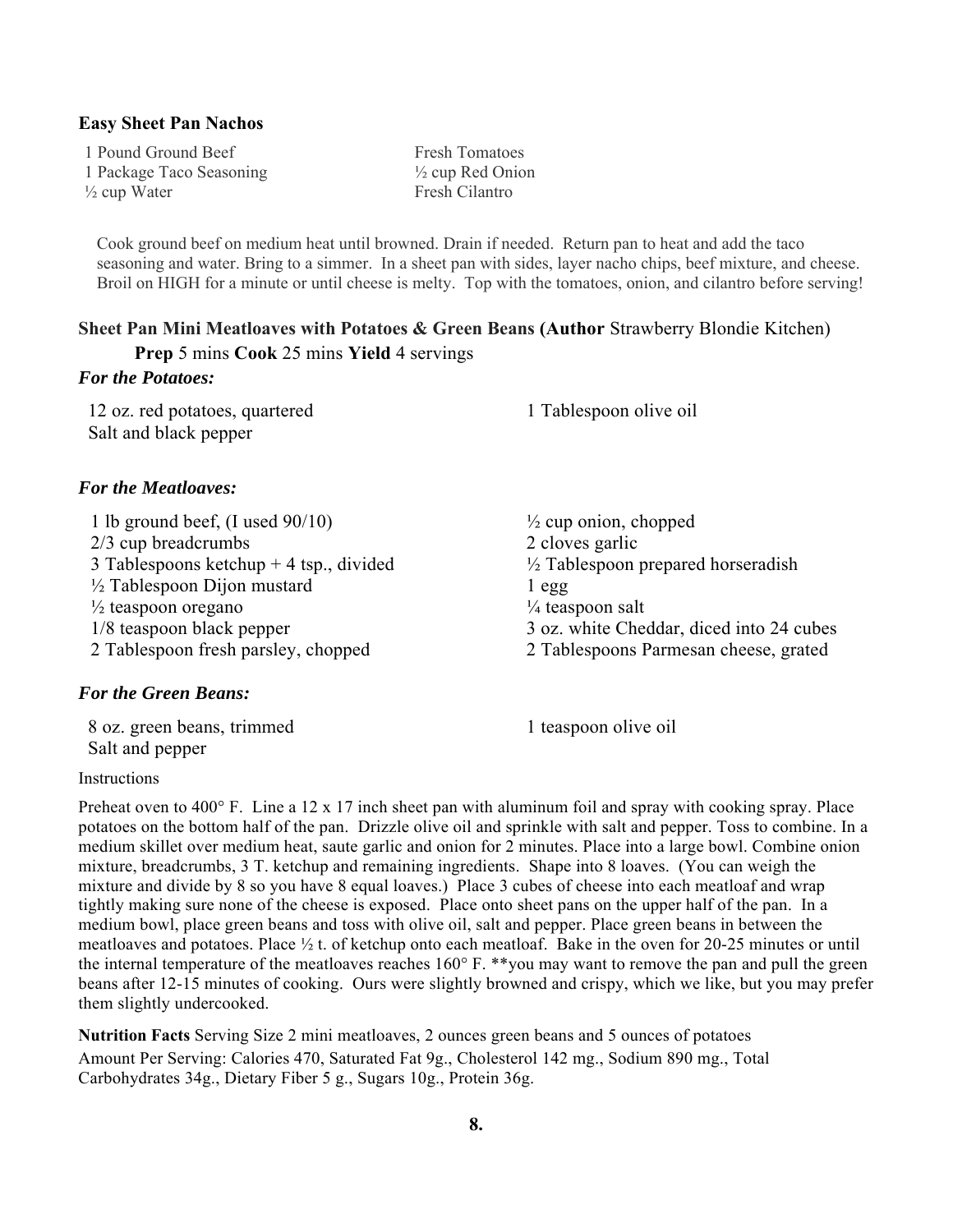#### **Smoked Sausage with Potatoes and Green Beans**

| 1 pound smoked sausage, sliced               | 2 teas             |
|----------------------------------------------|--------------------|
| $\frac{3}{4}$ pound fresh green beans        | 1 teas             |
| 1 pound red potatoes, cut into 1 inch chunks | 1 teas             |
| 1 medium onion, cut into wedges              | $\frac{1}{2}$ teas |

poons olive oil poon salt poon pepper spoon garlic powder

In a large bowl, mix all of the above and toss to coat. Place in a 9x13 pan or a brimmed jelly roll pan and cover with foil. Bake in a preheated 425 degree oven for 30 minutes. Remove the foil and bake for an additional 10 to 15 minutes.

#### **Sheet Pan Chicken with Sweet Potatoes Apples and Brussels Sprouts**

 *Easy chicken and vegetable dinner that's baked on one pan and has the best flavors of fall!*  **YIELD:** 4 servings **PREP TIME:** 20 minutes **COOK TIME:** 25 minutes **TOTAL TIME:** 55 minutes

4 boneless, skinless chicken breasts, trimmed of excess fat and lightly pounded to a relatively even thickness

3 Tablespoons extra-virgin olive oil, divided

4 cloves garlic, minced

2 Tablespoons chopped fresh rosemary, divided

1 teaspoon ground cinnamon

1 teaspoon kosher salt, divided

1/2 teaspoon black pepper, divided

4 cups Brussels sprouts, trimmed and halved (quarter if very large), about 1 pound

1 large sweet potato, peeled and cut into 1/2-inch cubes

1 medium red onion, cut into 3/4-inch pieces

1 medium Granny smith apple, peeled, cored, and cut into rough 1-inch pieces (these pieces should be larger than the other vegetables)

Preheat the oven to 425 degrees F. Place the chicken breasts in a large ziptop bag. Drizzle with 1 1/2 T. olive oil, then add the garlic, 1 T. rosemary, cinnamon, 1/2 t. salt, and 1/4 t. black pepper. Zip the bag tightly, then shake and rub the bag to coat the chicken in the oil and spices. Set aside while you chop the vegetables and apples, or refrigerate for up to 1 day.

Once chopped, place the Brussels sprouts, sweet potato, onion, and apple on a large, rimmed baking sheet. Drizzle with the remaining 1  $1/2$  T. olive oil, then sprinkle with remaining  $1/2$  t. kosher salt and  $1/4$  t. black pepper. Toss to evenly coat, then spread into an even layer.

Remove the chicken from the marinade and place on top of the apple and vegetables. Place in the oven and roast until the chicken is cooked through and the internal temperature reaches 160 to 165 degrees F, about 18 to 22 minutes, or until done. Once the chicken is cooked through, remove to a plate to rest and cover with foil to keep warm. Toss the apple and vegetables on the pan, then return the pan to the oven and continue baking until caramelized and tender, about 10 to 15 additional minutes. Sprinkle with the remaining 1 T. fresh rosemary. Serve warm with the rested chicken.

You can add bacon. Cut 4 thick-cut bacon slices into 1-inch strips and scatter over the top of the chicken prior to baking. Leave on the pan to cook with the veggies after the chicken is removed. Erin Clark/ *Well Plated*

NUTRITION FACTS Serving Size: 1 (of 4) **Amount Per Serving: Calories:** 316 **Total Fat:** 12g **Saturated Fat:** 2g **Cholesterol:** 64mg **Sodium:** 394mg **Carbohydrates:** 24g **Fiber:** 6g **Sugar:** 8g **Protein:** 30g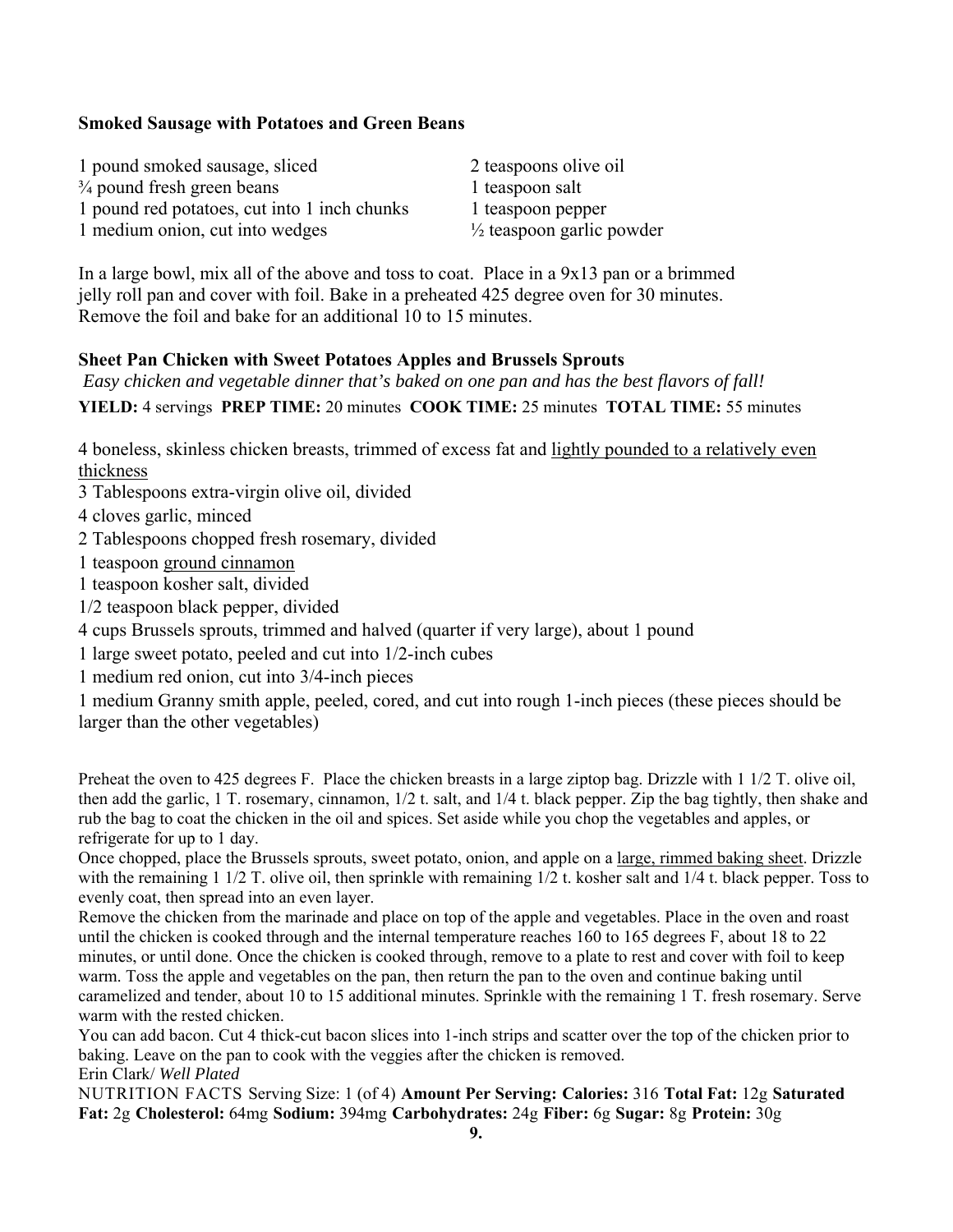#### **Sheet Pan Pizza**

**For the dough:**  1 package (2¼ tsp, ¼oz, 7g) RED STAR Quick·Rise Yeast 1 ½ teaspoon Kosher salt <sup> $\frac{1}{4}$ </sup> teaspoon sugar 3 Tbsp. olive oil, plus  $\frac{1}{4}$  c for the pan  $1\frac{1}{4}$  cup warm water, about 100-115°F 3  $\frac{1}{2}$  - 4 cups unbleached all-purpose flour

#### **For the sauce:**

1 Tablespoon dried oregano 1 teaspoon Kosher salt

#### **To Assemble and Bake:**

1 pound sliced deli-style mozzarella cheese 4 oz. Pecorino Romano cheese, grated 6 oz. natural-casing pepperoni, cut into ⅛-inch slices

3 Tablespoons extra-virgin olive oil  $\frac{1}{2}$  teaspoon dried red pepper flakes, or more to taste 3 cloves garlic, roughly chopped 1 (28 oz) can whole peeled tomatoes

Dissolve the yeast and sugar in the warm water in a small mixing bowl or measuring cup. Proof the yeast until it is foamy, about 5 minutes. In the bowl of a stand mixer fitted with the dough hook attachment, pour in the yeast mixture, salt, 3 T. olive oil and 3 ½ cups of flour. Turn mixer on medium and mix until combined, about 4 minutes. Slowly add in the additional ½ cup flour and mix for about another 2 minutes. Remove the dough from the mixing bowl and transfer to a lightly-floured surface. Knead by hand until smooth and elastic. Shape dough into a small rectangle.

Coat a 12x17-inch sheet pan (or jelly roll pan) with  $\frac{1}{4}$  cup olive oil. Transfer dough into the oiled pan and cover loosely with plastic wrap. Let rest until double in size, about an hour.

Punch down the dough. Form dough by pressing with your fingers to fit the entire pan, edge-to-edge. Make sure dough is even thickness across pan. Lightly prick with a fork to prevent the crust from bubbling up (don't poke all the way through the dough, 10-15 total fork pricks.) If the dough is resistant to reach the corner, allow it to rest a few minutes and try again. Cover pan with the plastic wrap and allow it to rest another hour. Preheat the oven to 550°F, making sure the bottom rack of your oven is set to its lowest level.

Make your sauce: sauté garlic in the olive oil in a medium sauce pan over medium-high heat until fragrant (2 minutes). Add in the oregano, red pepper flakes, can of tomatoes and salt; stir and cook for 2 minutes, then remove from heat. Use an immersion blender to blend contents in the pot or pour contents into a blender and blend until smooth and no large chunks remain.

Remove plastic wrap from the pizza dough and place slices of mozzarella cheese evenly over pizza dough, then spread sauce over the cheese. Top with slices of pepperoni and then sprinkle with Pecorino Romano cheese.

Place the baking sheet on the lowest rack in the oven and bake for about 10-15 minutes, until the crust is crispy and lightly browned.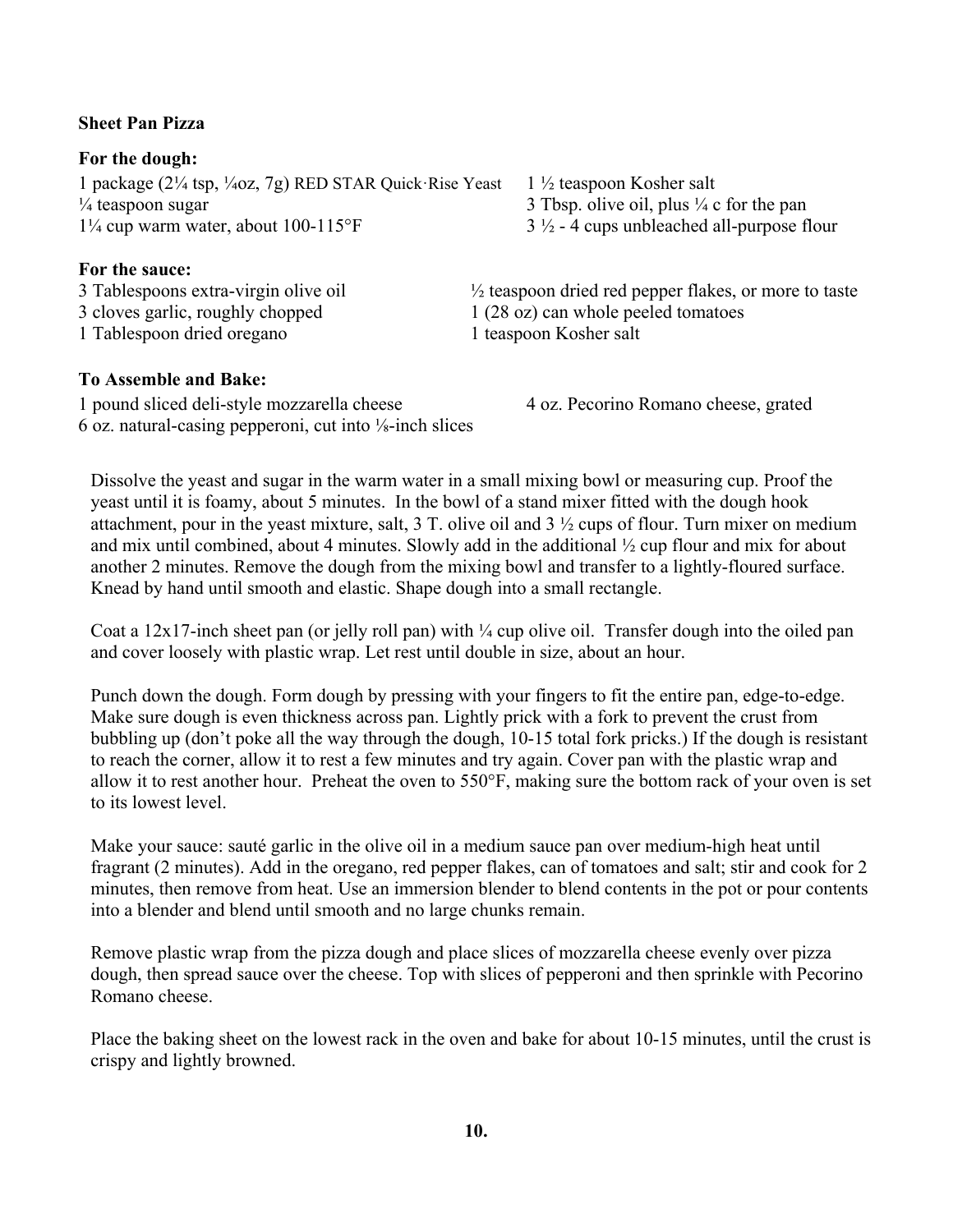#### **Sausage and Pepper Bake**

4 sweet or hot Italian turkey sausages 2 green or yellow bell peppers, sliced 1 pint cherry tomatoes 1 medium yellow onion, sliced 1 Tablespoon olive oil 1 clove garlic, minced 1 teaspoon dried oregano ¼ teaspoon Kosher salt  $\frac{1}{2}$  teaspoon black pepper

Heat oven to 400 degrees. On a large brimmed baking sheet, combine sausage, peppers,tomatoes, and onion. Toss with oil and seasonings until coated. Roast until sausages are blistered and vegetables are golden, about 20 or 25 minutes.

#### **One Pan Garlic Ranch Chicken and Veggies**

Yield: 4 Servings Prep Time:10 Minutes Cook Time:35 Minutes

| 8 teaspoons brown sugar, divided           | 2 Tablespoons olive oil                      |
|--------------------------------------------|----------------------------------------------|
| 8 bone-in, skin-on chicken thighs          | 1 (1 oz.) package Ranch Seasoning and Salad  |
|                                            | Dressing Mix                                 |
| 16 oz. baby red potatoes, halved           | 3 cloves garlic, minced                      |
| 16 oz. baby peeled carrots                 | Kosher salt and freshly ground black pepper, |
| 2 Tablespoons chopped fresh parsley leaves | to taste                                     |

Preheat oven to 400 degrees F. Lightly oil a baking sheet or coat with nonstick spray. Using your fingers, work the brown sugar, about 1 tsp. per thigh, onto both sides of the chicken. Place chicken, potatoes and carrots in a single layer onto the prepared baking sheet. Drizzle with olive oil and sprinkle with Ranch Seasoning and garlic; season with salt and pepper, to taste.

Place into oven and roast until the chicken is completely cooked through, reaching an internal temperature of 165 degrees F, about 25-30 minutes, depending on size and thickness of carrots and potatoes. Then broil for 2-3 minutes, or until caramelized and slightly charred. Serve immediately, garnished with parsley, if desired.

**Nutrition Facts** 4 Servings Per Pan **Amount Per Serving**: Calories 567.6 (Calories from Fat 279.9) **Daily Value**: **Total Fat** 31.1g 48%, Saturated Fat 7.7g 39%, Trans Fat 0g **Cholesterol** 122.7mg 41%, **Sodium** 750.2mg 31%, **Total Carbohydrate** 41.2g 14%, **Dietary Fiber** 5.3g 21%, **Sugars** 15.4g **Protein** 29.6g 59%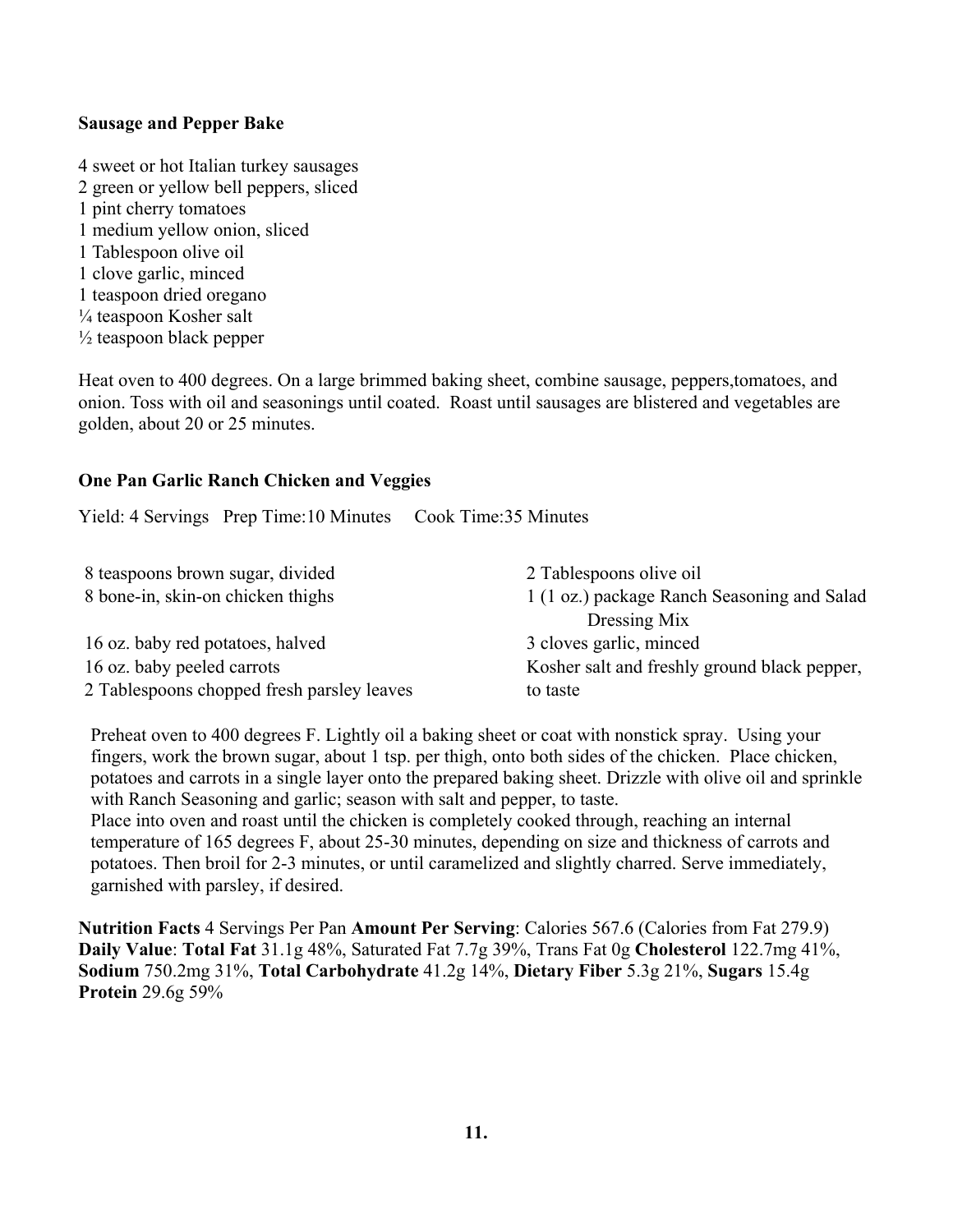#### **Orange-Glazed Pork with Sweet Potatoes Recipe**

**TOTAL TIME:** Prep: 20 min. Bake: 55 min. + standing **YIELD:** 6 servings

#### **Ingredients**

- 1 pound sweet potatoes (about 2 medium) 2 medium apples 1 medium orange 1 teaspoon salt  $\frac{1}{2}$  teaspoon pepper 1 cup orange juice 2 Tablespoons brown sugar 2 teaspoons cornstarch 1 teaspoon ground cinnamon 1 teaspoon ground ginger
- 2 pork tenderloins (about 1 pound each)

Preheat oven to 350°. Peel sweet potatoes; core apples. Cut potatoes, apples and orange crosswise into  $\frac{1}{4}$ in.-thick slices. Arrange on a foil-lined 15x10x1-in. baking pan coated with cooking spray; sprinkle with salt and pepper. Roast 10 minutes.

Meanwhile, in a microwave-safe bowl, mix orange juice, brown sugar, cornstarch, cinnamon and ginger. Microwave, covered, on high, stirring every 30 seconds until thickened, 1-2 minutes. Stir until smooth.

 Place pork over sweet potato mixture; drizzle with orange juice mixture. Roast until a thermometer inserted in pork reads 145° and sweet potatoes and apples are tender, 45-55 minutes longer. Remove from oven; tent with foil. Let stand 10 minutes before slicing. **Yield:** 6 servings.

#### **Nutritional Facts**

4 ounces cooked pork with about 1 cup sweet potato mixture: 325 calories, 5g fat (2g saturated fat), 85mg cholesterol, 467mg sodium, 36g carbohydrate (21g sugars, 3g fiber), 32g protein. **Diabetic Exchanges:** 4 lean meat, 2 starch. Recipe from *Taste of Home*

#### **Sheet Pan Steak with Broccoli and Beans**

4 garlic cloves, divided 1 ½ teaspoons kosher salt, divided  $\frac{1}{2}$  cup + 2 Tbsp. Extra-virgin olive oil, divided pieces 2 Tbsp. chopped fresh oregano leaves, divided 1 bunch broccoli (10 oz.) cut into small pieces 1 (15 oz) can cannellini or red kidney beans, rinsed and drained.

 $\frac{1}{2}$  cup balsamic vinegar  $\frac{3}{4}$  teaspoon freshly ground black pepper, divided 3 Tablespoons Dijon mustard  $1 (1 \frac{1}{2}$  pound) skirt steak, cut crosswise into 2 equal

Finely chop 2 garlic cloves. Place in a large bowl or shallow baking dish, then whisk in vinegar, Dijon, ½ cup oil, 1 Tbsp. oregano,  $\frac{1}{2}$  tsp. salt and  $\frac{1}{4}$  tsp pepper on rimmed baking sheet. Broil 5 minutes, then remove from oven. Add beans and garlic and toss to combine. Set wire rack on top of broccoli mixture. Place steak on rack; discard vinaigrette.

Broil steak, turning halfway through, until cooked to desired doneness, about 3 minutes per side for medium-rare. Let steak rest 5 minutes. Meanwhile transfer broccoli mixture to a medium bowl and toss with 1 Tbsp. reserved vinaigrette, then divide among 4 plates. Thinly slice steak against the grain and serve with broccoli mixture and remaining vinaigrette alongside. Serves 4.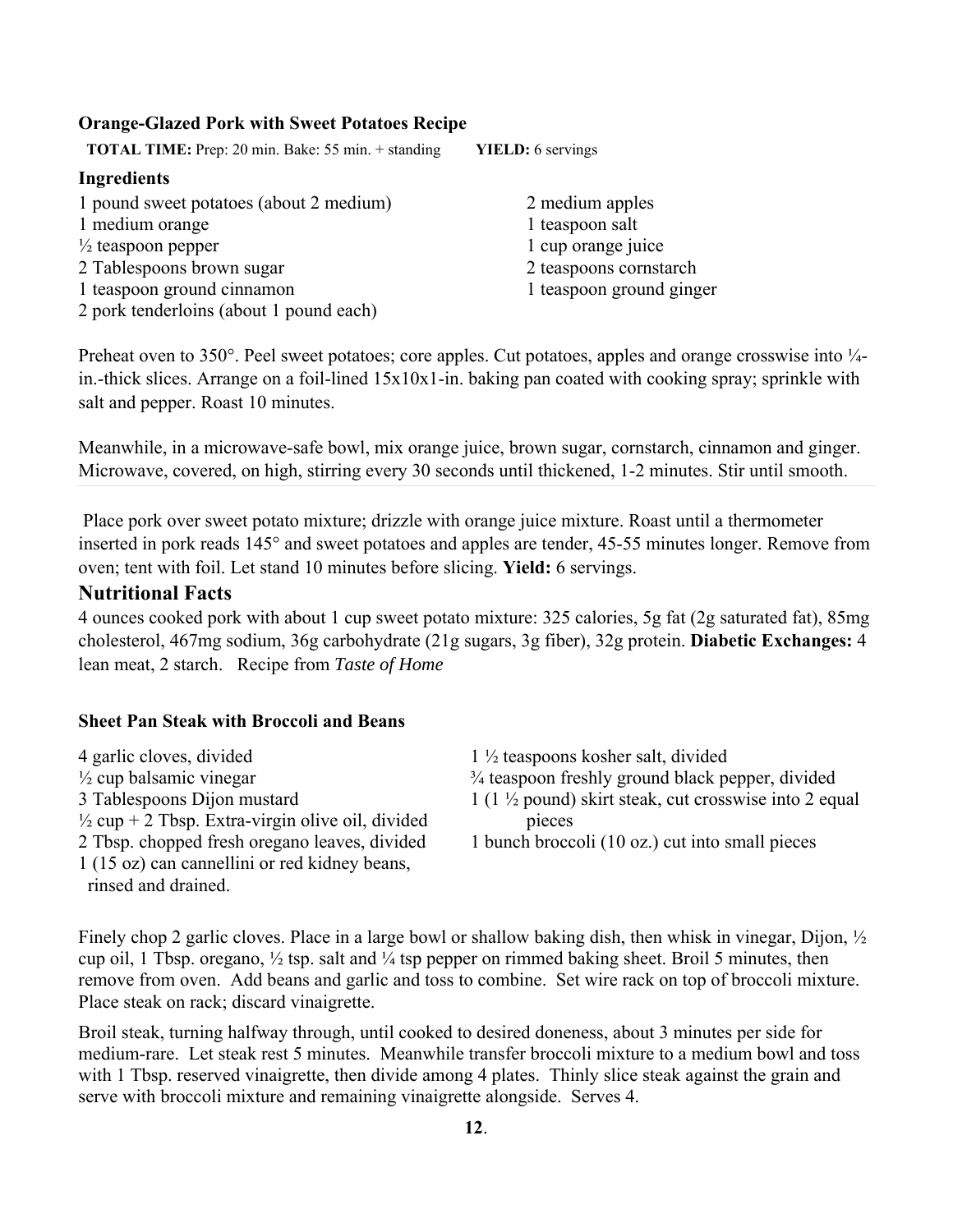#### **Honey Balsamic Sheet Pan Chicken or Pork and Roasted Veggies**

| $\frac{1}{4}$ cup balsamic vinegar                 | 4 boneless and skinned chicken breasts                    |
|----------------------------------------------------|-----------------------------------------------------------|
| 6 Tablespoons Honey                                | OR 4 boneless thick cut pork chops                        |
| 2 to 3 Tablespoons olive oil divided               | 1 1/2 pounds baby red, Yukon gold or medley potatoes      |
| 2 cloves garlic, minced                            | (quarter the larger ones)                                 |
| 1 teaspoon dried thyme                             | 1 pint cherry tomatoes                                    |
| 3/4 teaspoon dried rosemary                        | 1 pound green beans, fresh asparagus,                     |
| $\frac{1}{2}$ teaspoon red chili flakes (optional) | Brussel sprouts or squash (any kind)                      |
| $\frac{3}{4}$ teaspoon kosher salt                 | $\frac{1}{2}$ package pearl onions – peeled or one medium |
| $\frac{1}{4}$ teaspoon black pepper                | onion quartered                                           |

Preheat oven to 425 degrees. In a medium bowl combine the vinegar, honey and 1 T of the olive oil. Add the garlic, thyme, rosemary, chili flakes, salt and pepper and stir well to mix. Place chicken or pork chops in a zip plastic bag and pour the marinade over the top. Seal and toss to evenly coat. Marinate at least 30 minutes. While the meat is marinating, place the potatoes and tomatoes on a foil covered sheet pan. Drizzle with the remaining olive oil, season with salt and pepper and stir to coat. Bake for 25 minutes. Remove the sheet pan from the oven and toss the vegetables and the onions with the potatoes and tomatoes. Remove the meat from the bag and lay on top of the vegetables. Pour the marinade from the bag over the top of the meat and vegetables. Return the pan to the oven and bake for 30 to 40 minutes periodically basting the meat and vegetables with the pan juices. Internal temperature of the meat should be 165 degrees. Remove from oven and allow to rest for 5 to 10 minutes. Spoon the pan juices over the top of the meat just before serving. Serves 4.

#### **Sheet-Pan Salmon and Veggies**

4 cups chopped kale leaves, ribs and thick stems removed (you can also use spinach)

- 2 cups cherry tomatoes
- 2 Tablespoons olive oil
- Kosher salt and freshly ground black pepper, to taste
- 4 (5 ounce) salmon fillets
- 2 Tablespoons chopped fresh parsley leaves
- For the sweet and spicy mustard glaze:
- 3 Tablespoons spicy yellow mustard
- 1 Tablespoon whole grain mustard
- 1 Tablespoon honey
- 1 Tablespoon reduced sodium soy sauce
- 1 teaspoon hot sauce, optional

Preheat oven to 400 degrees F. Lightly oil a baking sheet or coat with nonstick spray.

In a small bowl, whisk together mustards, honey, soy sauce and hot sauce; set aside.

Place kale and tomatoes in single layer onto the prepared baking sheet. Drizzle with olive oil and season with salt and pepper, to taste. Top with salmon in a single layer and brush each salmon fillet with mustard glaze.

Place into oven and cook until the fish flakes easily with a fork, brushing  $2 - 3$  times with mustard mixture, about 16 – 18 minutes. Serves 4.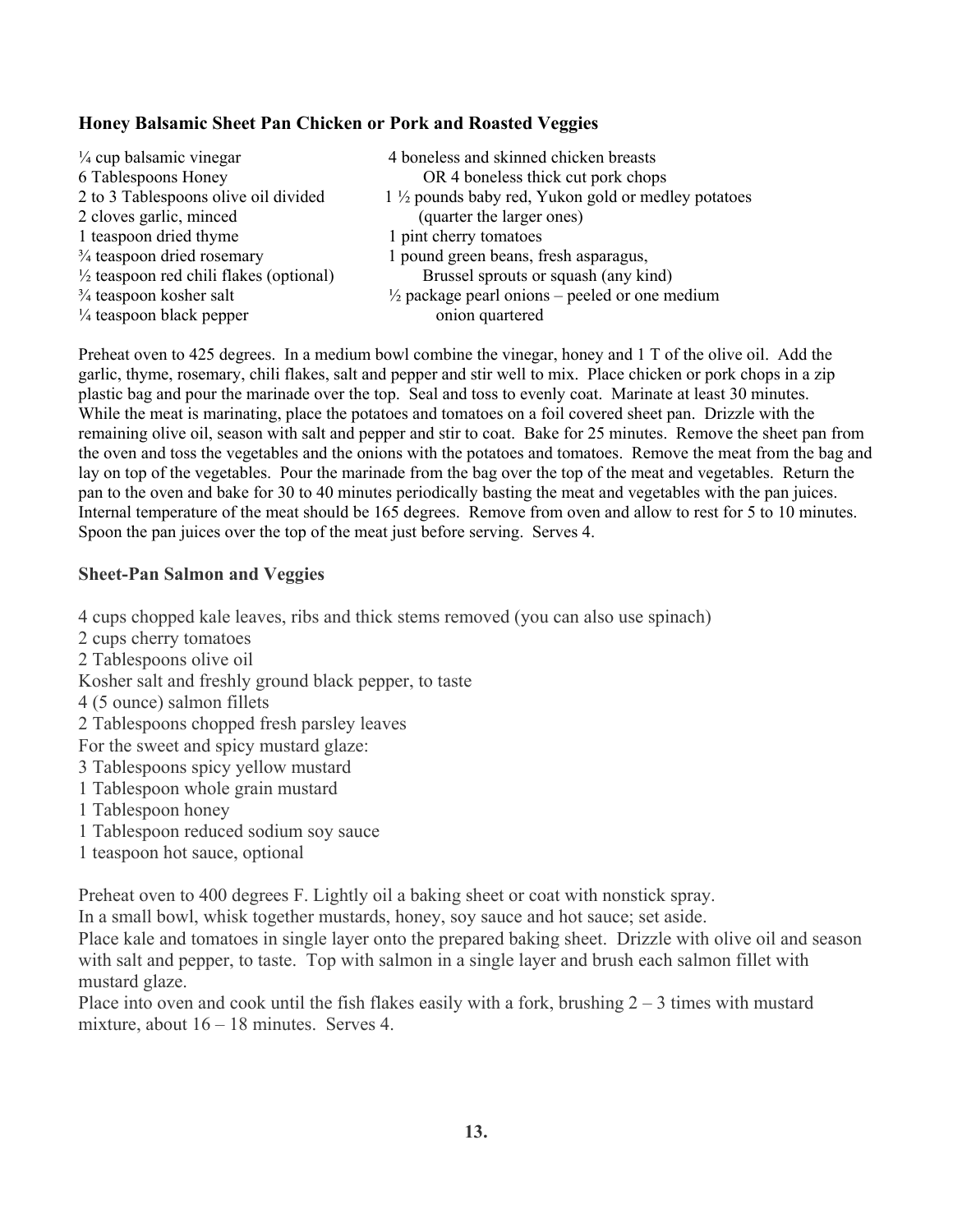#### **Louisiana Shrimp**

5 pounds raw shrimp thawed if frozen 1 ounce black pepper 1 large bottle Italian Dressing Juice of 4 lemons 1 pound butter (not margarine)  $\frac{1}{2}$  cup sugar

Melt butter, Add dressing, lemon juice, pepper and sugar. Stir well. Place shrimp on large sheet pan. Pour butter mixture over shrimp. Bake at 350 degrees until shrimp is bright pink or done. Approx. 20 minutes. Recipe submitted by Gayle Plummer, MFV.

#### **Peanut Butter Sheet Cake**

| $\frac{3}{4}$ cup margarine     | 2 cups sugar                 |
|---------------------------------|------------------------------|
| $\frac{1}{2}$ cup peanut butter | 1 teaspoon soda              |
| 1 cup water                     | $\frac{1}{2}$ cup buttermilk |
| $\frac{1}{2}$ cup oil           | 1 teaspoon vanilla           |
| 2 cups flour                    | 2 eggs, beaten               |

Melt together (do not boil) margarine, peanut butter, water and oil. Add remaining ingredients and mix well. Pour into greased 11 x 15 inch sheet pan. Bake at 350 degrees for 15 to 18 minutes or until done.

#### **Peanut Butter Frosting.**

| $1/3$ cup milk                     | $\frac{1}{2}$ cup peanut butter |
|------------------------------------|---------------------------------|
| $\frac{1}{2}$ cup melted margarine | 1 pound powdered sugar          |

Mix all ingredients well and spread on cooled sheet cake.

### **Pecan Dessert Makes 15 servings**  2 refrigerated piecrusts (1 box) at room temperature 5 large eggs, beaten 1 <sup>1</sup>/<sub>2</sub> cups packed light brown sugar 1 teaspoon vanilla extract

1 cup light corn syrup  $\frac{3}{4}$  teaspoon salt 1 ¼ sticks (10 Tbsp.) unsalted butter 3 cups shelled pecan halves

Heat oven to 350 degrees. Lightly flour a surface. Unroll piecrusts and stack on top of each other. Use a rolling pin to combine crusts into a 17 x 12 inch rectangle. Place in bottom of a rimmed 15 x 10 inch sheet pan; fold over any edges. Refrigerate while preparing filling.

In a medium pot over medium heat, combine brown sugar, corn syrup and butter, whisking until smooth and barely bubbling. Remove from heat and slowly stir in beaten eggs, vanilla and salt.

Scatter pecans over crust in an even layer. Slowly pour filling over pecans. Bake 40 minutes, until crust is browned and filling is set. Cool completely before slicing into squares.

**Per serving**: 450 calories, 28 g. fat, 5 g protein, 50 g. carbs, 27 g. total sugar, 2 g. fiber, 280 mg sodium.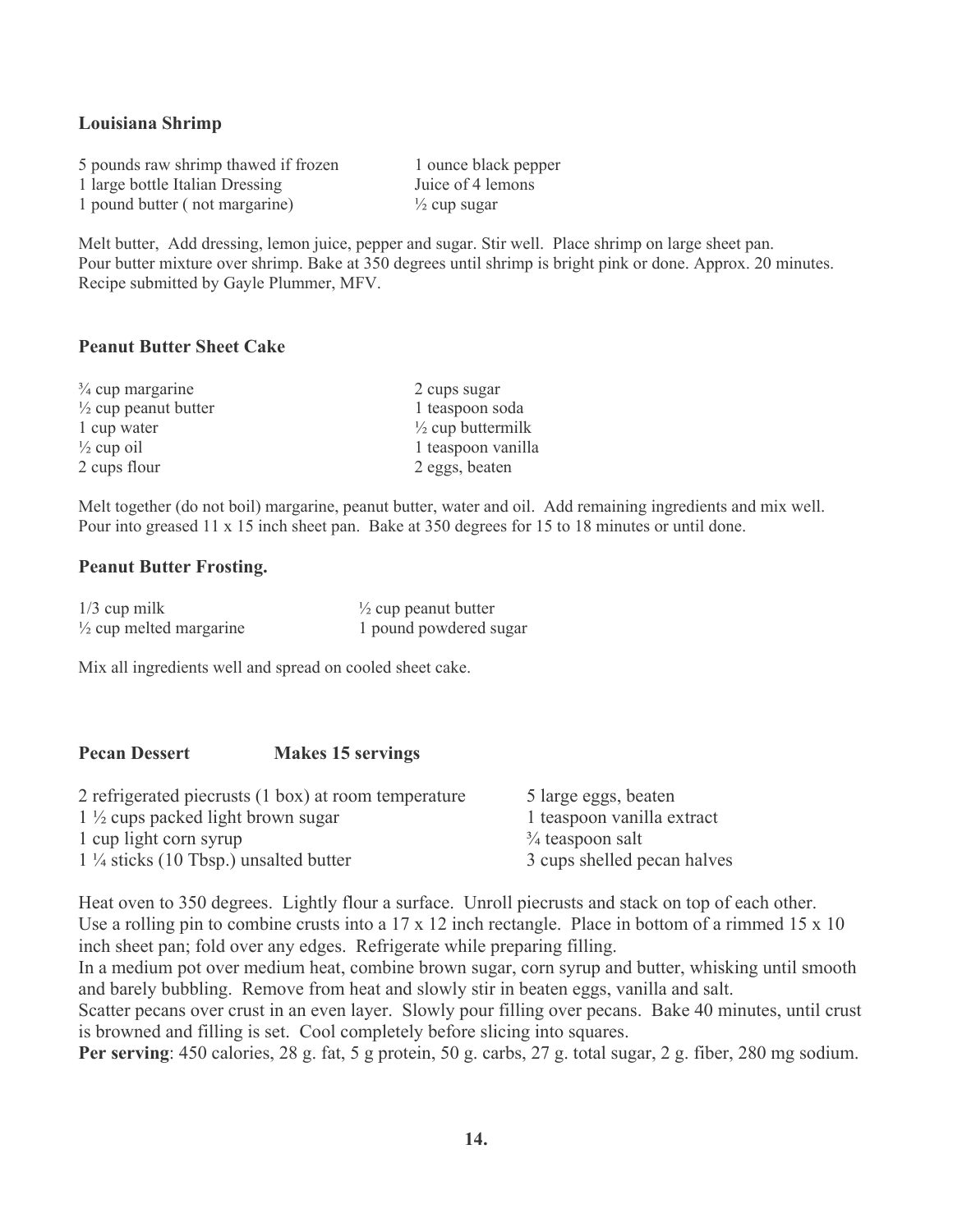#### **Pumpkin Pie in a Sheet Pan Network Communist Pumpersy of Food Network Kitchen Prep: 5 minutes Cook: 1 hr 25 minutes plus cooling time Serves 16**

#### **Dough:**  Cooking spray 1 pound (4 sticks) unsalted butter, at room temperature 1 ¼ cup powdered sugar 1 teaspoon kosher salt 5 cup all-purpose flour, plus more for dusting 1 large egg **Filling:**  Two 15-ounce cans pumpkin puree 2 ½ cups heavy cream 1 1/2 cup granulated sugar 4 large eggs, lightly beaten 2 teaspoon ground cinnamon 1 teaspoon grated nutmeg

Special equipment: a 10-by-15-inch rimmed baking sheet, 1 roll 18-inch-wide heavy-duty aluminum foil, a 1-inch round cookie cutter

1 teaspoon pure vanilla extract  $\frac{1}{2}$  teaspoon kosher salt

Whipped cream, for serving

Position an oven rack in the bottom of the oven, and preheat to 350 degrees F. Tear off two 24-inch pieces of 18-inch-wide heavy-duty aluminum foil. Line a 10-by-15-inch rimmed baking sheet with the foil, crisscrossing the pieces and leaving an overhang on all sides. Fold over each overhang so it stands upright and forms a sturdy wall about 3 inches high. Crimp the corners together, and lightly coat the bottom and sides with the cooking spray.

For the dough: Beat the butter, confectioners' sugar and salt in a large bowl with an electric mixer on medium-high until smooth, about 1 minute. Add half the flour, and beat to incorporate; add the remaining flour, and beat until the dough just starts to come together in large, soft clumps. (It should hold together when squeezed.) Set aside 1/3 of the dough (for decorating the edges).

Press half the remaining dough into the bottom of the baking sheet until it is completely covered, with no gaps, about 1/4 inch thick. (The dough won't be completely smooth.) Press the remaining dough into and about 1 inch up the sides of the foil wall until the dough is about 1/4 inch thick and there are no gaps where the sides and bottom meet. Bake until the dough is light golden, 20 to 25 minutes. Let cool completely on a rack.

Meanwhile, knead the reserved dough a few times to bring it together. Put it between 2 pieces of flourdusted parchment; pat it into a disk, and roll it out to about 1/8 inch thick. Cut out about 50 rounds with a 1-inch round cookie cutter, gathering scraps and rerolling as needed. Lay all the rounds out on a parchment-lined baking sheet or platter, beat the egg with a little water and brush the tops of each round with the egg wash. Refrigerate until ready to use.

For the filling: Gently whisk together the pumpkin, cream, granulated sugar, eggs, cinnamon, nutmeg, vanilla and salt in a large bowl until blended well.

Pour the filling into the cooled pie shell. Press the rounds in a single line all around the edges of the crust. (It's OK if part of the round sinks into the filling slightly.) Bake until the filling is only slightly wiggly when shaken, 50 minutes to 1 hour. Let cool completely. Wrap and refrigerate overnight. Cut into squares, and serve with whipped cream.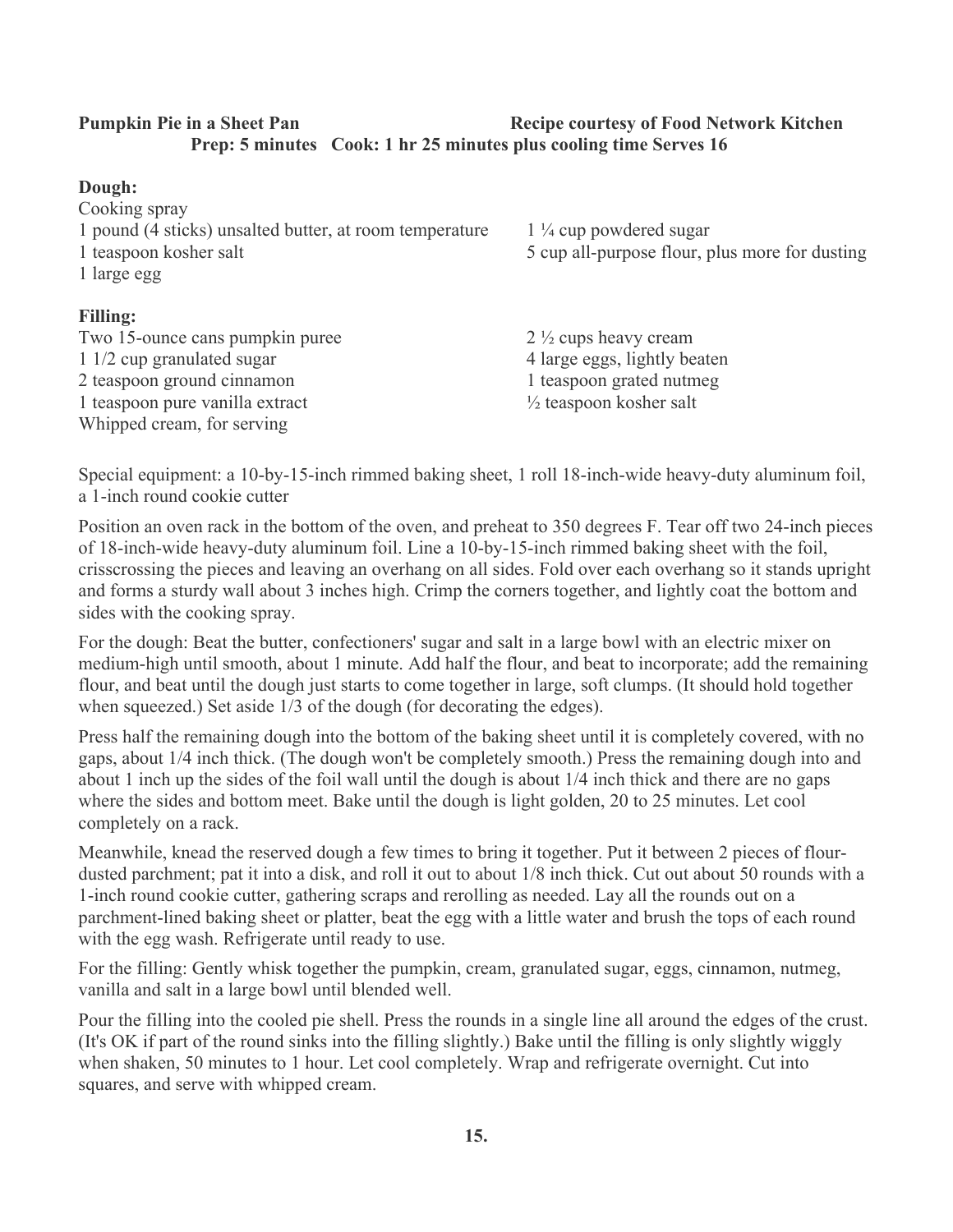#### **Caramel Apple Slab Pie**

Prep Time: 40 minutes Cook time: 45 Minutes Total Time: 1 hr. 25 minutes Serves 25 A thin and flaky melt in your mouth crust topped with juicy apples and a crisp topping. It is drizzled in Homemade caramel and perfect for feeding a crowd!

#### **INGREDIENTS**

 $2\frac{1}{4}$  cups all-purpose flour  $\frac{3}{4}$  teaspoon salt  $\frac{1}{2}$  cup butter-flavored shortening  $\frac{1}{2}$  cup cold water  $\frac{2}{3}$  cup sugar  $\frac{1}{3}$  cup all-purpose flour

1 teaspoon ground cinnamon 3½ lb. granny smith apples, peeled, cored, and cut into ¼-inch-thick slices (10 cups)

#### **Crumb Topping:**

1 cup quick-cooking rolled oats 1 cup packed brown sugar  $\frac{1}{2}$  cup all-purpose flour  $\frac{1}{2}$  cup butter

#### **Homemade Caramel:**

1 cup Brown Sugar 4 Tablespoons butter  $\frac{1}{2}$  cup Half-and-half  $\frac{1}{2}$  Tablespoon vanilla Pinch of Salt

#### **INSTRUCTIONS**

- 1. Spray a 15x10x1 inch pan with non-stick cooking spray and set aside. To make the dough, In a large bowl combine flour and salt. Using a pastry blender cut in the shortening until it resembles coarse crumbs. Sprinkle 1 tablespoon of the cold water over the mixture and toss with a fork. Repeat using 1 tablespoon of water at a time until it is moistened and knead the dough into a ball.
- 2. Preheat oven to 375 degrees. On a lightly floured surface, roll dough into a 19x13-inch rectangle. Wrap it around the rolling pin and unroll it into the prepared baking pan. Ease dough into the pan and up the sides, being careful not to stretch it. Trim dough to ½ inch beyond edge of pan. Fold dough edge over and flute as desired.
- 3. In an extra large bowl combine the sugar, ⅓ cup flour, cinnamon and apples. Toss until coated. Spoon the mixture on the dough and spread evenly.
- 4. To make the crumb topping: In a large bowl, stir together quick-cooking rolled oats, packed brown sugar, and all-purpose flour. Using a pastry blender, cut in butter until topping mixture resembles coarse crumbs. Sprinkle on top of apples.
- 5. Bake for 40-45 minutes or until apples are tender. If it is starting to brown to fast, cover the top with foil the last 5-10 minutes. Cool slightly.
- 6. To make the homemade caramel: Mix all ingredients in a medium saucepan over medium-low to medium heat. Cook while whisking gently for 5 to 7 minutes, until thicker. Turn off heat. Serve warm or refrigerate until cold. Drizzle on top of apple slab pie.

From *The Recipe Critic*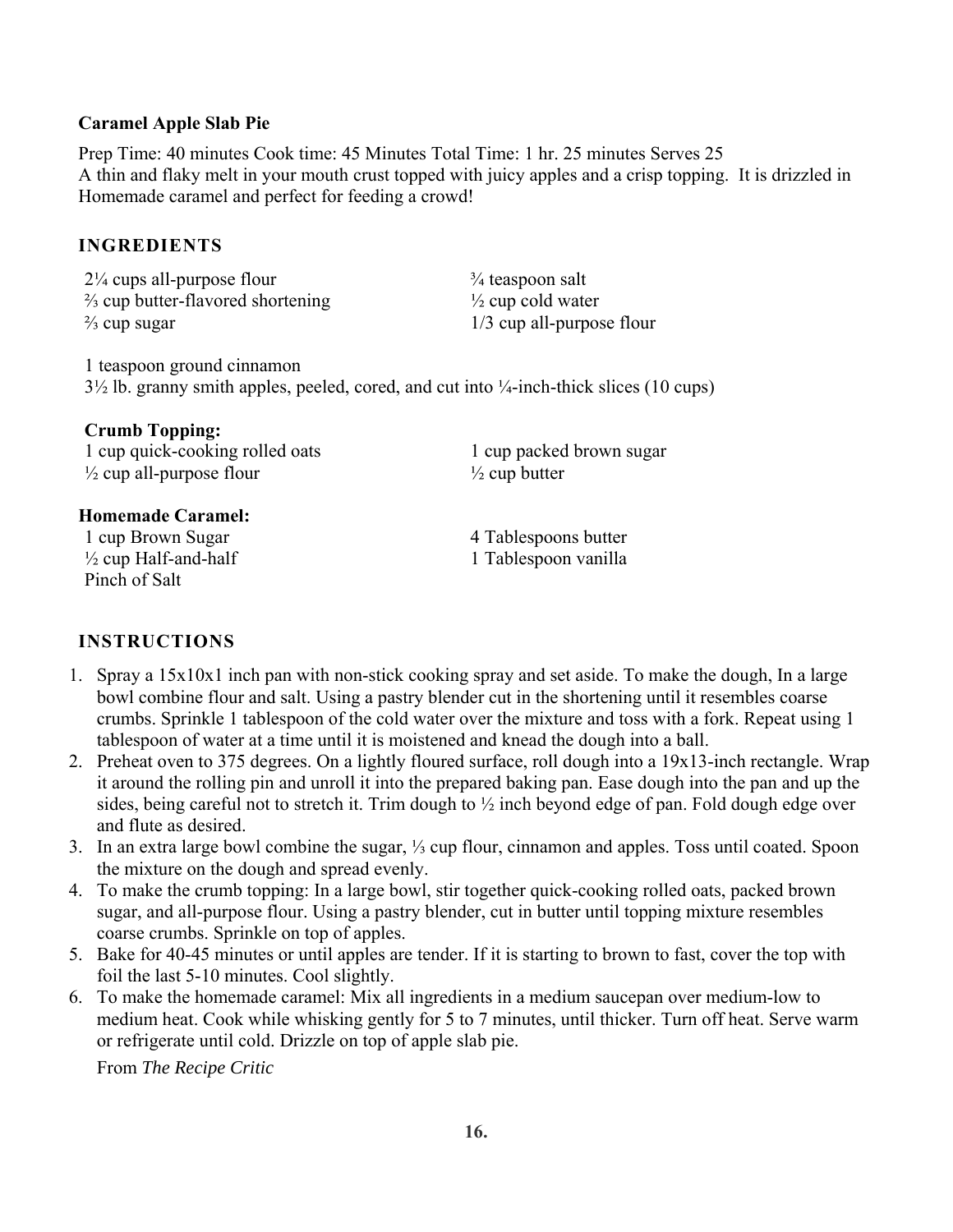#### **Sheet Pan Banana Blueberry Pancakes**

The benefits about making pancakes in the oven are that it's less messy, saves time (no more standing by the stove flipping pancake) and can feed a crowd! Most kids love bananas and blueberries in their pancakes so make one huge sheet pan pancake with their favorite topping. This method is awesome- just like making a giant pancake "cake!" It's even easier if you use your favorite pancake mix for the batter (which we did) but you can make your own from scratch as well.

One rimmed sheet pan (we used an 18" x 13" inch pan)

2 Tablespoons melted butter Pancake batter (we used a mix and double the recipe which called for two cups of mix, prepare according to the mix) Aluminum foil Two sliced bananas and 1 cup blueberries (reserve half)

#### **Instructions:**

Prepare your pancake batter (you can use a mix like we did or make your own). As mentioned, we doubled the recipe on a mix (which called for 2 cups of the dry mix) to fill an 18" x 13" pan.

Preheat your oven to 425 degrees. Line your sheet pan with aluminum foil, brush with melted butter. Pour your pancake batter evenly; it should be no taller than 3/8" tall.

Add half of your sliced bananas and blueberries over the batter. Bake your sheet pan pancake a bit more than halfway, around 9 minutes. The bananas and blueberries will have sunken in the batter. Pull out the pan and add the remaining half of your bananas and blueberries and return to the oven. Bake for 5 more minutes. It will look very light in color. The trick to getting it toasty and brown on top is to turn on your broiler and let it broil for a minute or two, making sure to rotate the pan every minute until you get the browning you want.

Remove the sheet pan and allow to cool completely. Cut into squares and serve!

Using a pizza cutter makes it easy to cut even slices for breakfast or brunch. The kids also loved eating these pancake squares without any syrup as a snack! They are great stored in the fridge to pull out for an afternoon treat.